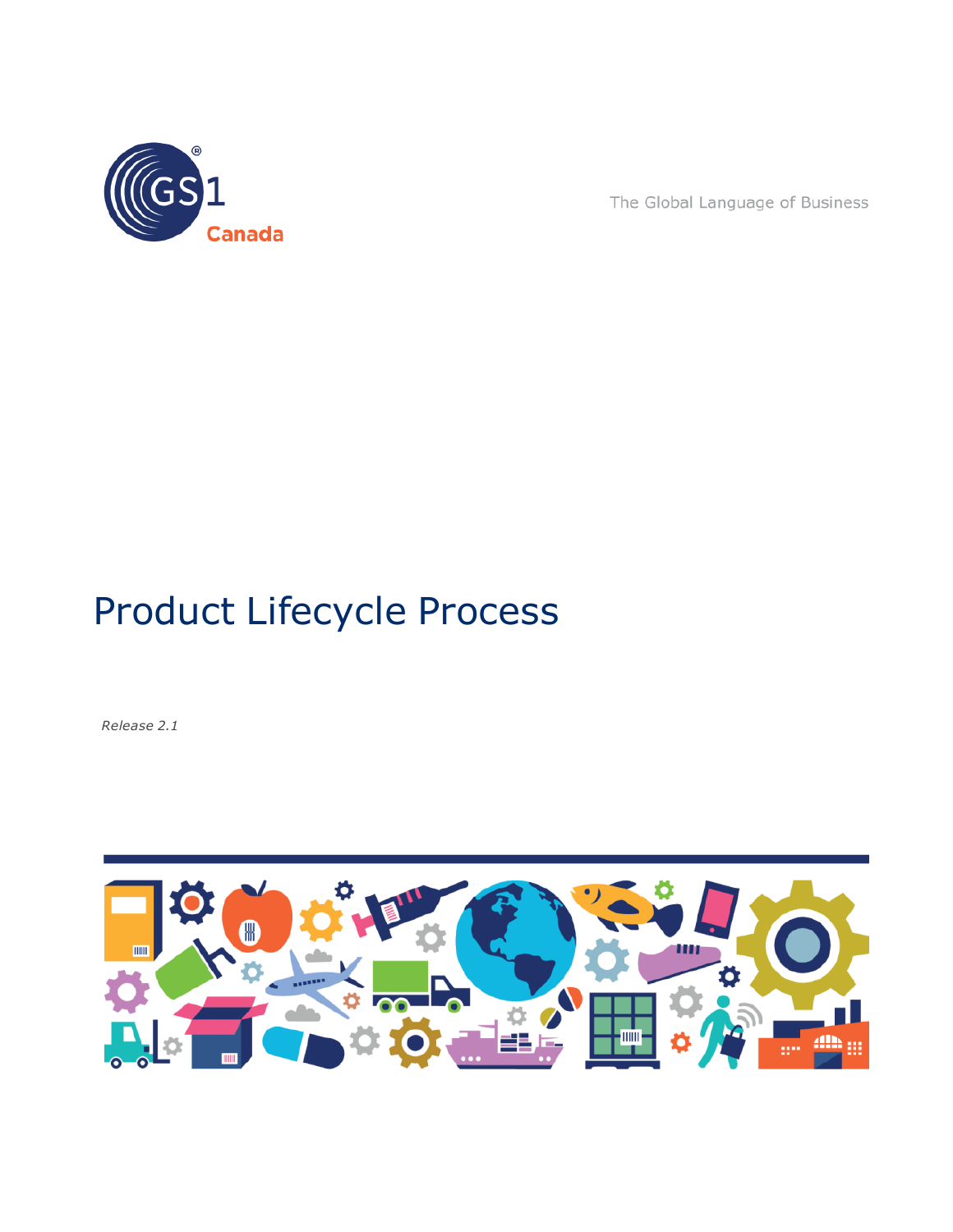#### Product Lifecycle Process

The information contained in this document is privileged and confidential and may otherwise be exempt from disclosure under applicable law. It is intended solely for the entity with whom GS1 Canada has contracted for the purposes set forth in such contract. Use of the information in this document is for the designated recipient only and any dissemination, distribution or copying of this material by any entity other than the designated recipient is strictly prohibited without the express written consent of GS1 Canada.

If you obtain access to GS1 Canada information that is not intended for you, please notify GS1 Canada immediately.

Information in this document is subject to change without notice.

Product names mentioned herein may be trademarks and/or registered trademarks of their respective companies.

Published in Canada 2017-05

Copyright © 2017 GS1 Canada. All rights reserved.

GS1 Canada 1500 Don Mills Road, Suite 800 Toronto, Ontario, M3B 3K4 P 416.510.8039 P 1.800.567.7084 F 416.510.1916 E ECCnetsupport@gs1ca.org www.gs1ca.org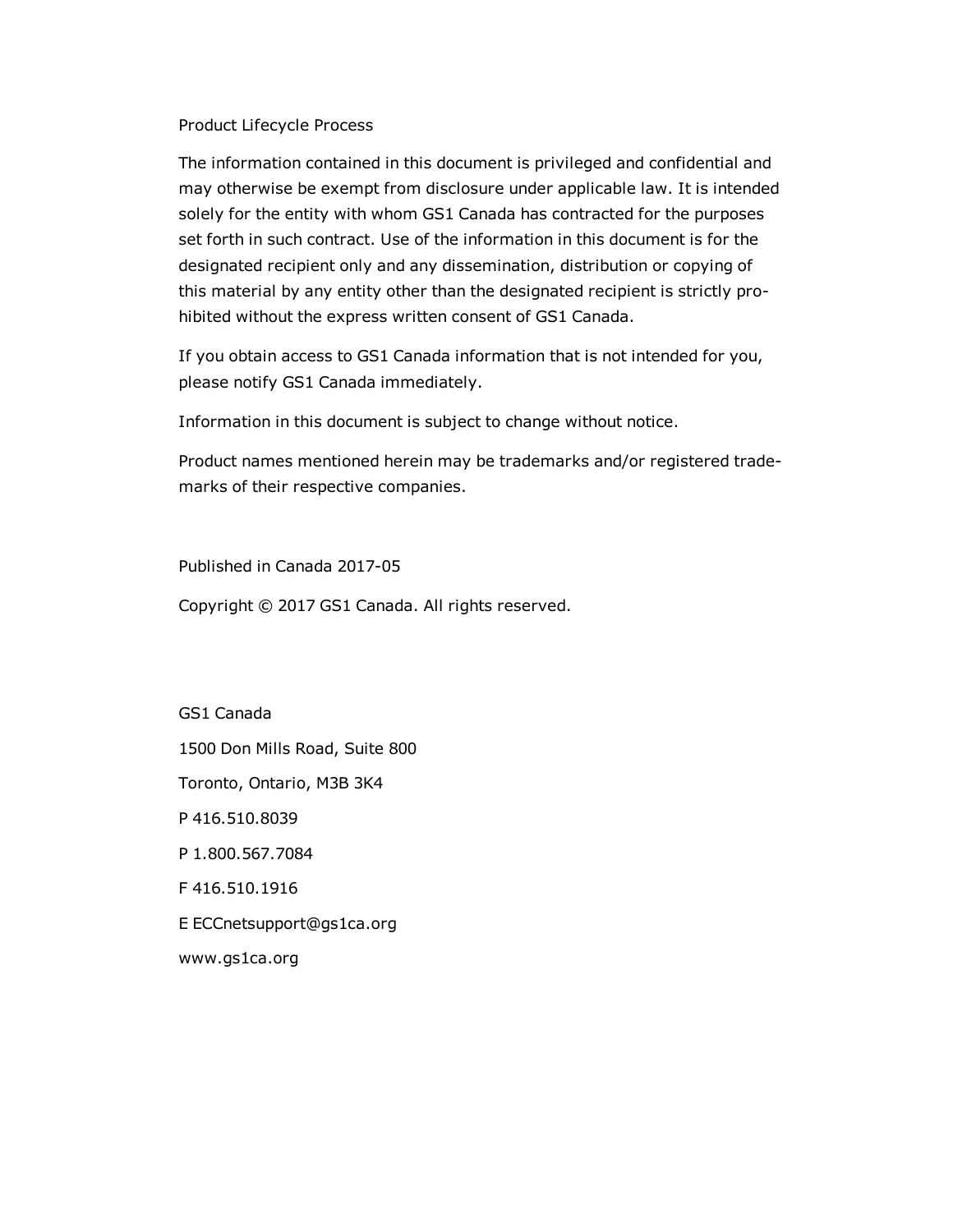

## **Document Summary**

| <b>Document Item</b>           | <b>Current Value</b>                                                                                                               |
|--------------------------------|------------------------------------------------------------------------------------------------------------------------------------|
| Date Last Modified Approved    | November 26, 2014                                                                                                                  |
| Document Description           | Canadian product life cycle mapping process<br>Provides information on the leading practice for<br>managing product registry data. |
| <b>Work Request References</b> | GS1C09-435 Product Life Cycle<br>GS1C14-576 Product Life Cycle Phase 2 Enhance-<br>ments & Additions                               |

## **Document Change History**

| <b>Date</b>                                 |     | <b>Version Changed</b><br>by           | <b>Section and</b><br><b>Reason for</b><br><b>Change</b>          | <b>Description</b>                                                                        |
|---------------------------------------------|-----|----------------------------------------|-------------------------------------------------------------------|-------------------------------------------------------------------------------------------|
| August 20,<br>2014 to Octo-<br>ber 17, 2014 | 1.1 | <b>Task Group</b>                      | Enhanced doc-<br>umentaiton to<br>include Item Cer-<br>tification | Updated all process<br>flows with new ter-<br>minology and addi-<br>tional optional steps |
| November<br>26, 2014                        | 2.0 | <b>Task Group</b><br>& Lead-<br>ership | Added additional<br>process inform-<br>ation                      | Included additional<br>steps and cla-<br>rification of existing<br>processes.             |
| February<br>2017                            | 2.1 |                                        | Minor changes to<br>content for clarity<br>and branding           | Revised document<br>formatting                                                            |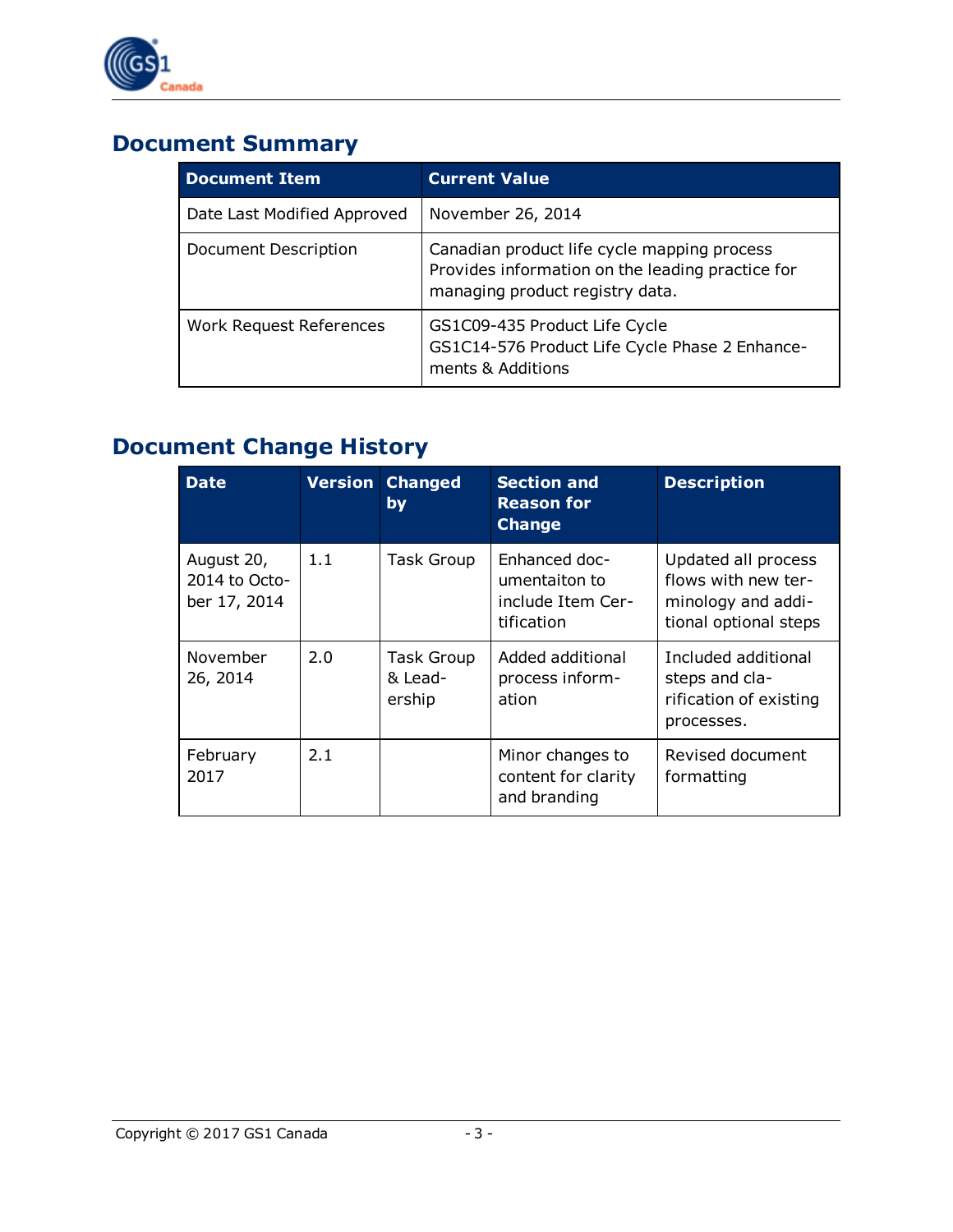## **Contents**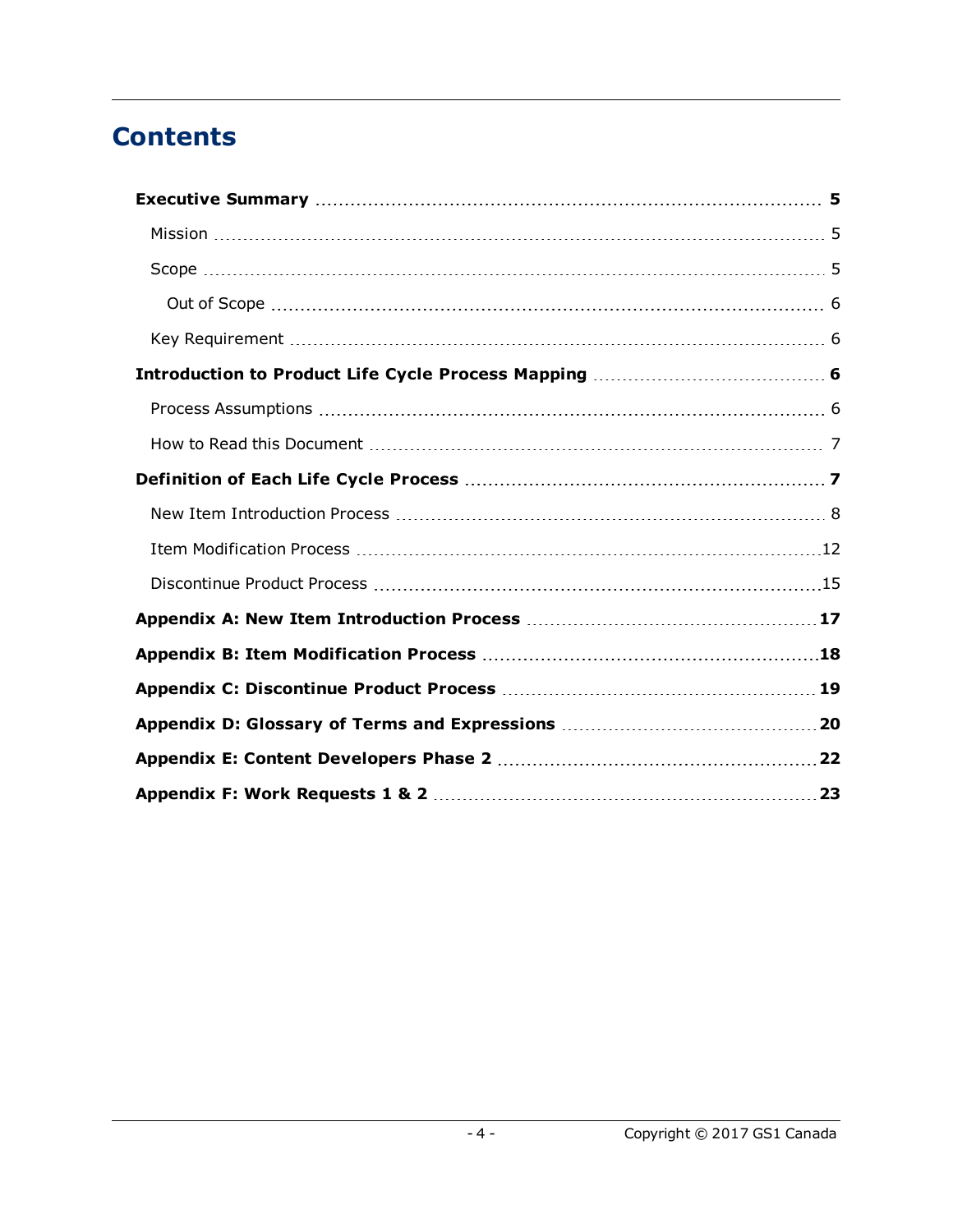

## <span id="page-4-0"></span>**Executive Summary**

The GS1 Canada Product Life Cycle Process Phase 2 Task Group is a collaborative group, reporting to the Attribute Work Group. The Task Group aims to drive national adoption of consistent, global supply chain standards in order to enable electronic procurement, interoperability and traceability across all sectors. In addition, the Phase 2 Task Group will equip suppliers and providers with the standards and solutions to exchange accurate and standardized product data.

The Engagement Invitation's goal was to assemble subject matter experts to gather their business and technical expertise. Their commitment and contributions will advance the Task Group's objective of continuing the development of supply chain standards for local technical, product life cycle and encoded data requirements within the Canadian supply chain.

The project's efforts address the need to further support accurate data and improve efficiencies of the procurement process. The use of a standardized mapping process for loading new products (trade items), to apply and update existing information or identify and process products no longer supplied in the marketplace will further improve communication between all parties.

This second Task Group is the result of the Canadian industries' acknowledgement of the need to enhance the existing Product Life Cycle Process. Specifically, to add Item Certification steps to the New Item Introduction, Item Modification and Discontinue Management processes. As per industry's request, the Task Group enhanced this document of common policies and procedures.

#### <span id="page-4-1"></span>**Mission**

The mission of the GS1 Canada Product Life Cycle Process Phase 2 Task Group is to further develop and maintain business processes within the Canadian supply chain by mapping the product life cycle through the supply chain in the ECCnet Registry, GS1 Canada Images and ECCnet Item Certification. The focus was on updates to the New Item Introduction, Item Modification and Discontinue Management Processes.

### <span id="page-4-2"></span>**Scope**

Generally, the team operated within the following context:

- n All business applications and processes related to the life cycle of a product through the Canadian supply chain
	- <sup>o</sup> Processes include:

New Item Introduction Item Modification Discontinue Management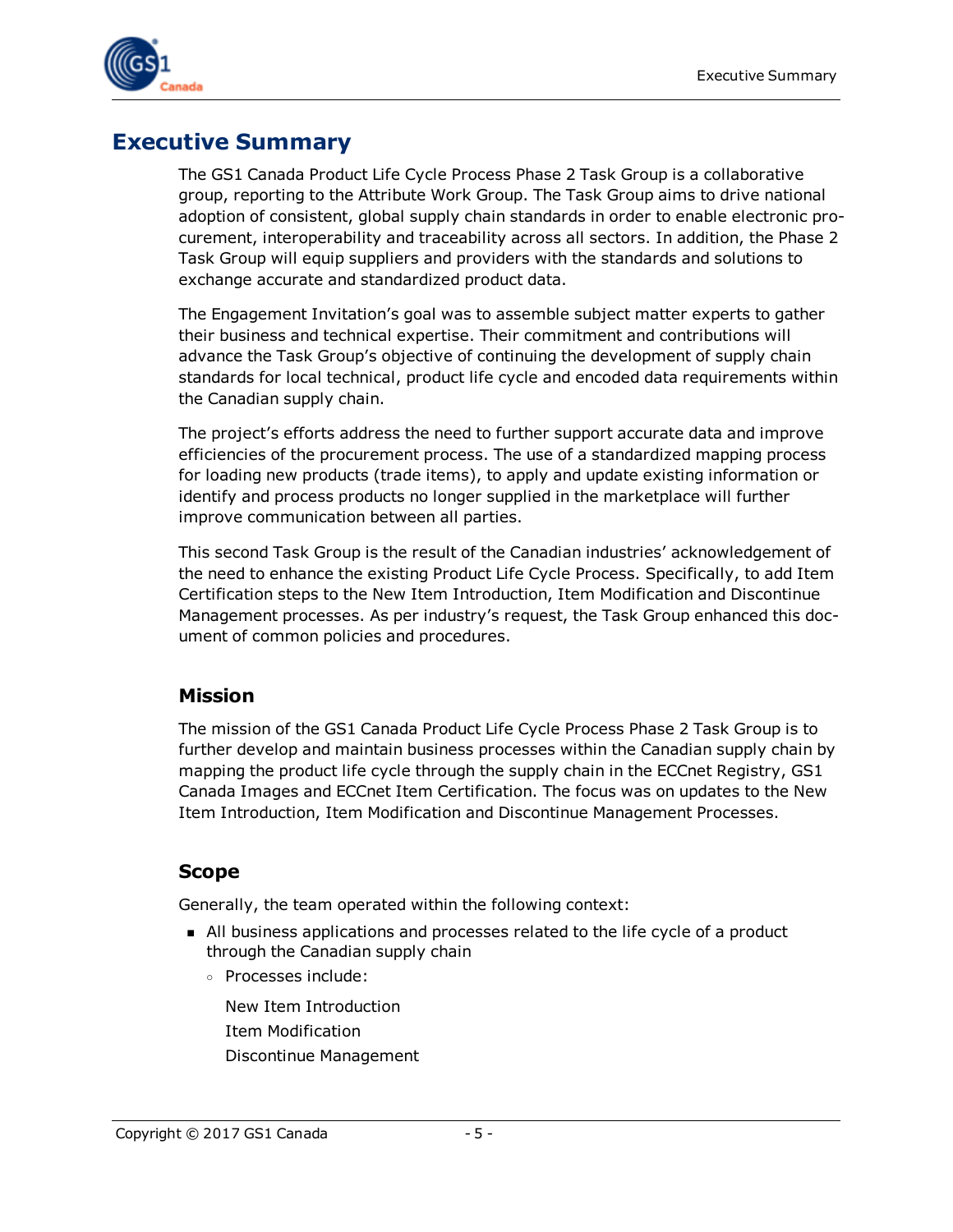

- Determine how current and/or revised business processes impact data capturing requirements
- **Examine applicable global recommendations on the new Item Introduction, Modi**fication, or Discontinue Management Processes, and add ECCnet Item Certification to the existing product life cycle flow. The Task Group also worked to determine the possible use of these standards as the basis for future published standards – both locally and globally

#### <span id="page-5-0"></span>**Out of Scope**

- n Any non-product identification (i.e. locations, pricing etc.).
- **Product Recall**

### <span id="page-5-1"></span>**Key Requirement**

The key requirement for this guideline is to assist the exchange of accurate and standardized product data.

Existing product data must be cleansed by the appropriate authority in an organization, who takes on the role of data management. In addition, controlling access, defining clear roles and responsibilities, and assigning the required system rights is essential to the data cleansing process. That is, only designated individuals who are trained to follow established guidelines should be given system access rights.

By identifying the appropriate individuals who require access and clearly outlining their tasks, an organization will be able to appropriately designate the right resources to control the flow and quality of data entered in their system(s).

Note: Prior to entering data into any system, a sign-off policy should exist in order to thoroughly examine the criteria to ensure data is accurate prior to loading. This helps to prevent unnecessary remediation.

Note: Each organization will have to determine the loading method prior to starting any activities. This information is available from GS1 Canada for your review.

## <span id="page-5-2"></span>**Introduction to Product Life Cycle Process Mapping**

This document outlines information on three separate item management processes. These include: New Item Introduction, Item Modification and Discontinue Management. The process flow for each of the above can be found in the Appendices.

### <span id="page-5-3"></span>**Process Assumptions**

When a new catalogue is established, the Data Source/Provider must have completed the following steps: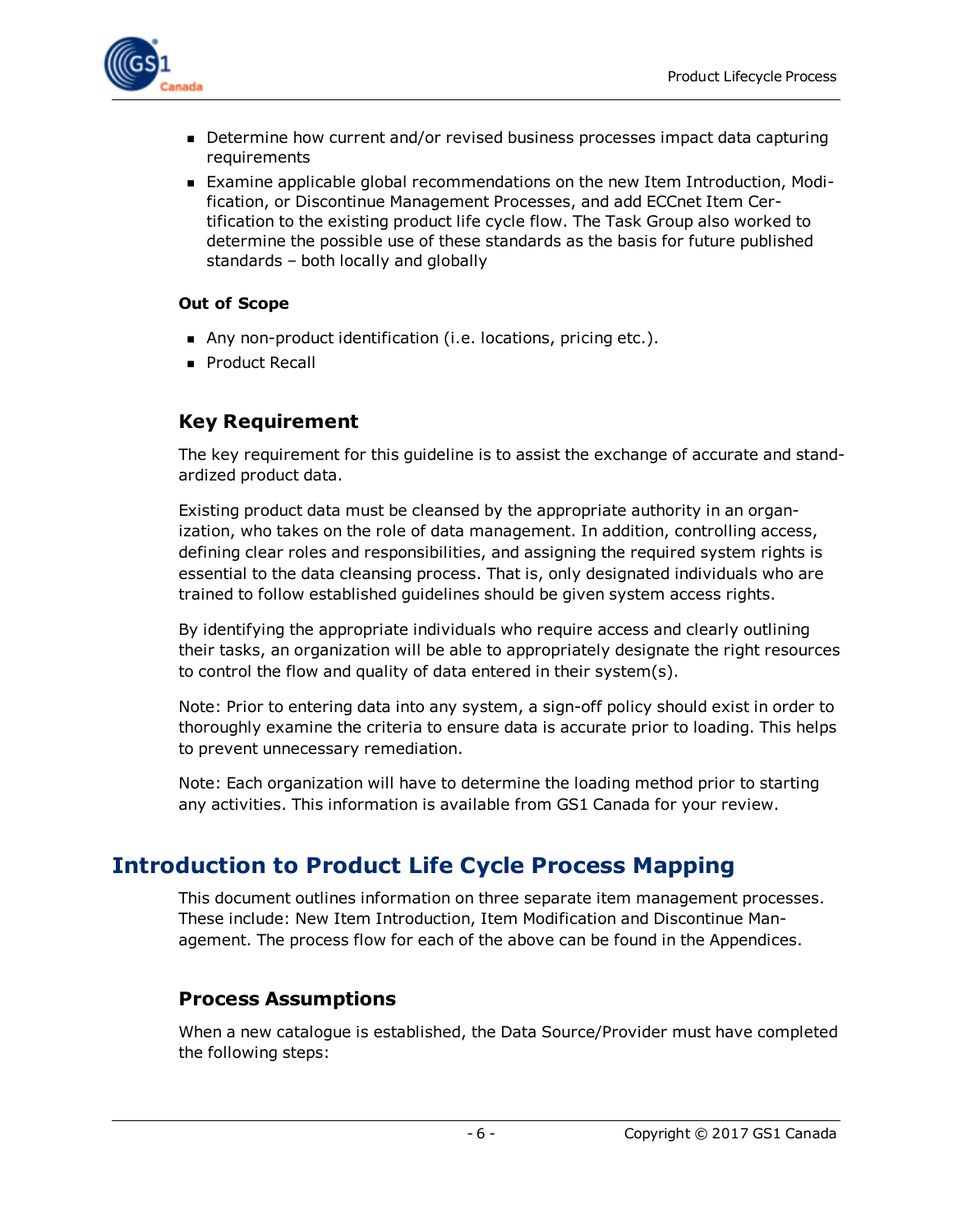

- 1. Become a GS1 Canada Subscriber
- 2. Attained a valid Company Prefix
- 3. Determined the appropriate ECCnet Registry loading method
- 4. Successfully completed initial catalogue certification

Note: For new vendors, as part of a new catalogue implementation and certification, the product data for ECCnet Registry is checked manually by GS1 Canada, as some validations cannot be built into ECCnet Registry.

These validations may include:

- a. Ensuring accurate French translations for the descriptive attributes
- b. Verify short and extended descriptions to ensure they are meaningful

Note: GDSN users will require additional steps for new items, modifying or discontinuing an existing product. Contact GS1 Canada for details: [info@gs1ca.org](mailto:info@gs1ca.org?subject=GDSN Additional Steps?subject=GDSN Additional Steps)

### <span id="page-6-0"></span>**How to Read this Document**

The steps provided for each process may have optional steps. These optional steps are shown in the flow chart with an "O" in the bottom right corner of each process box in the appendix.

The step number in the front matter of the document correlates with the process boxes in the Appendix.

Circled numbers in the process flow diagram  $(\bigodot)$  reference back to earlier numbered process boxes.

Document terminologies and expressions with definitions are available in the Appendix.

Some hyperlinks in this document will require the use of appropriate credentials for access.

### <span id="page-6-1"></span>**Definition of Each Life Cycle Process**

#### **New Item Introduction Process**

Define the new item information prior to market entry. This may include item specifications, structures and packs, and their relationships in ECCnet Registry for publication to their trading partners.

#### **Item Modification Process**

Provides updates to previously existing item loaded to the ECCnet Registry.

#### **Discontinue Product Process**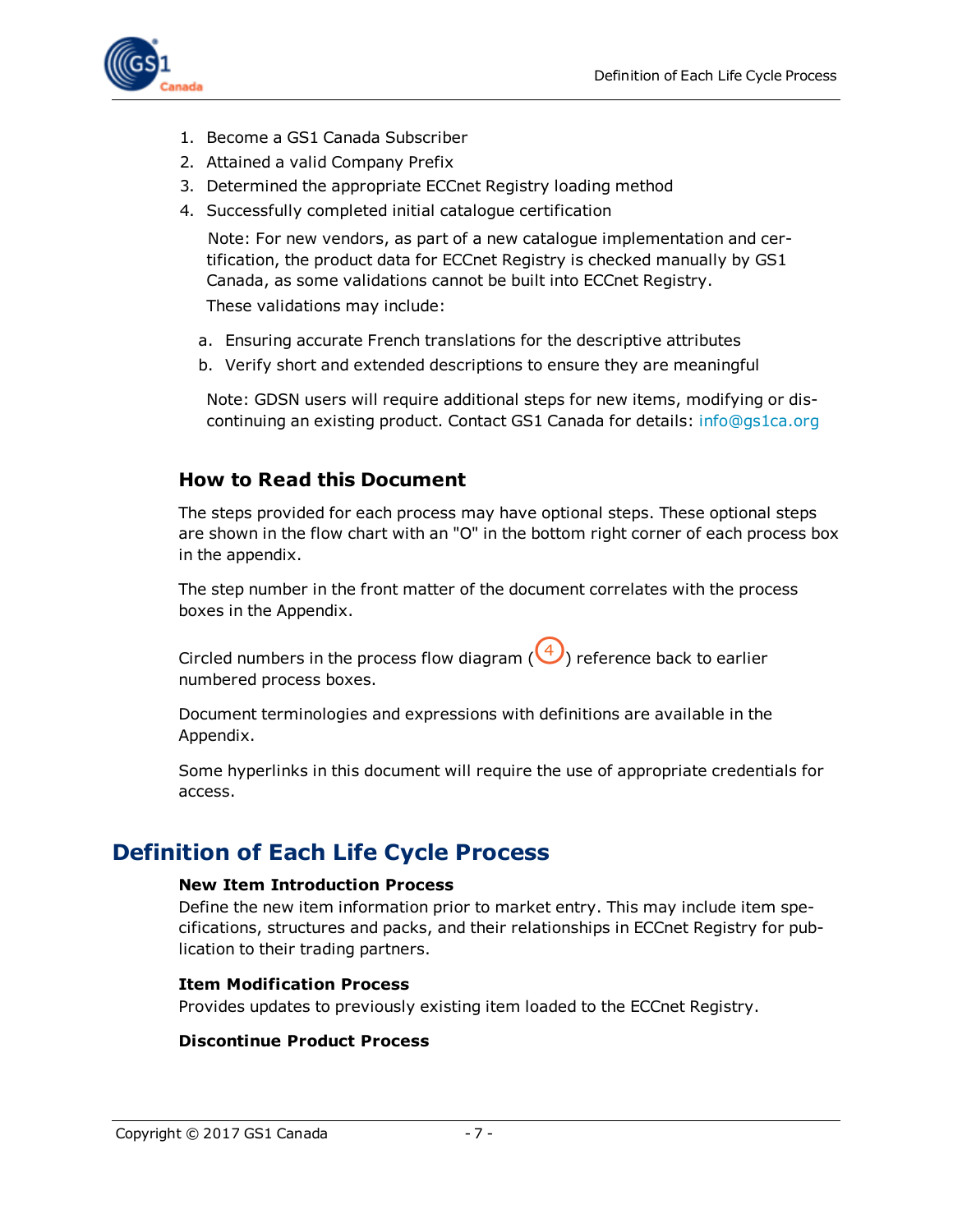

Enable the manufacturer/supplier to identify an existing item that will no longer be available in the marketplace. However, the item will remain in ECCnet Registry until the industry timeline has been met.

Note: The discontinue date is applicable for all sectors including Healthcare. However the data related to a specific GTIN for regulated healthcare products will never be removed from ECCnet Registry.

### <span id="page-7-0"></span>**New Item Introduction Process**

Below are the steps to support the process flow visual in Appendix A.

#### **New Item Step 1 – Data Source Product Introduction**

This internal step is conducted by suppliers preparing to introduce a product into the supply chain. Typically, suppliers obtain approval from their internal departments to ensure the introduction of the product is within the established strategies, policies and timelines.

#### **New Item Step 2 – Data Source GTIN Assignment**

As a product is being developed, its specifications, including assignment of the product identification Global Trade Item Number (GTIN), are captured by suppliers in their master data system. This information will be used to synchronize with the trading partners through the use of ECCnet Registry. The GTIN assignment is based on the GS1 GTIN Allocation Rules and the Company Prefix is obtained from GS1 Canada.

Note: Both Steps 3 and 4 may begin simultaneously.

Note: For more information refer to GS1 [Standards](http://www.gs1ca.org/pages/n/home/index.asp).

#### **New Item Step 3 – Data Source Loading to ECCnet Registry**

For a complete description of various methods of loading data into ECCnet Registry, see the *ECCnet ProSYNC User Guide* on the ECCnet Registry Technical [Documents](http://www.gs1ca.org/apps/eccnet/documents.asp) page. Your ACCESS credentials are required.

Each organization must ensure their data integrity is maintained by establishing internal validation processes.

Note: The retailer's listing window timeline should be included into the ECCnet Registry item management process. This timeline may be as long as four months but may vary between trading partners. It is recommended that organizations contact the recipients for this information.

Note: When loading data, core data is mandatory and channel specific. Any additional data requirements are outlined by the specific channel. Contact GS1 Canada for details by emailing: [info@gs1ca.org](mailto:info@gs1ca.org?subject=Data Requirements around Loading Product Data?subject=Data Requirements around Loading Product Data).

#### **New Item Step 4 – Sample Submission for Image and Data Capture**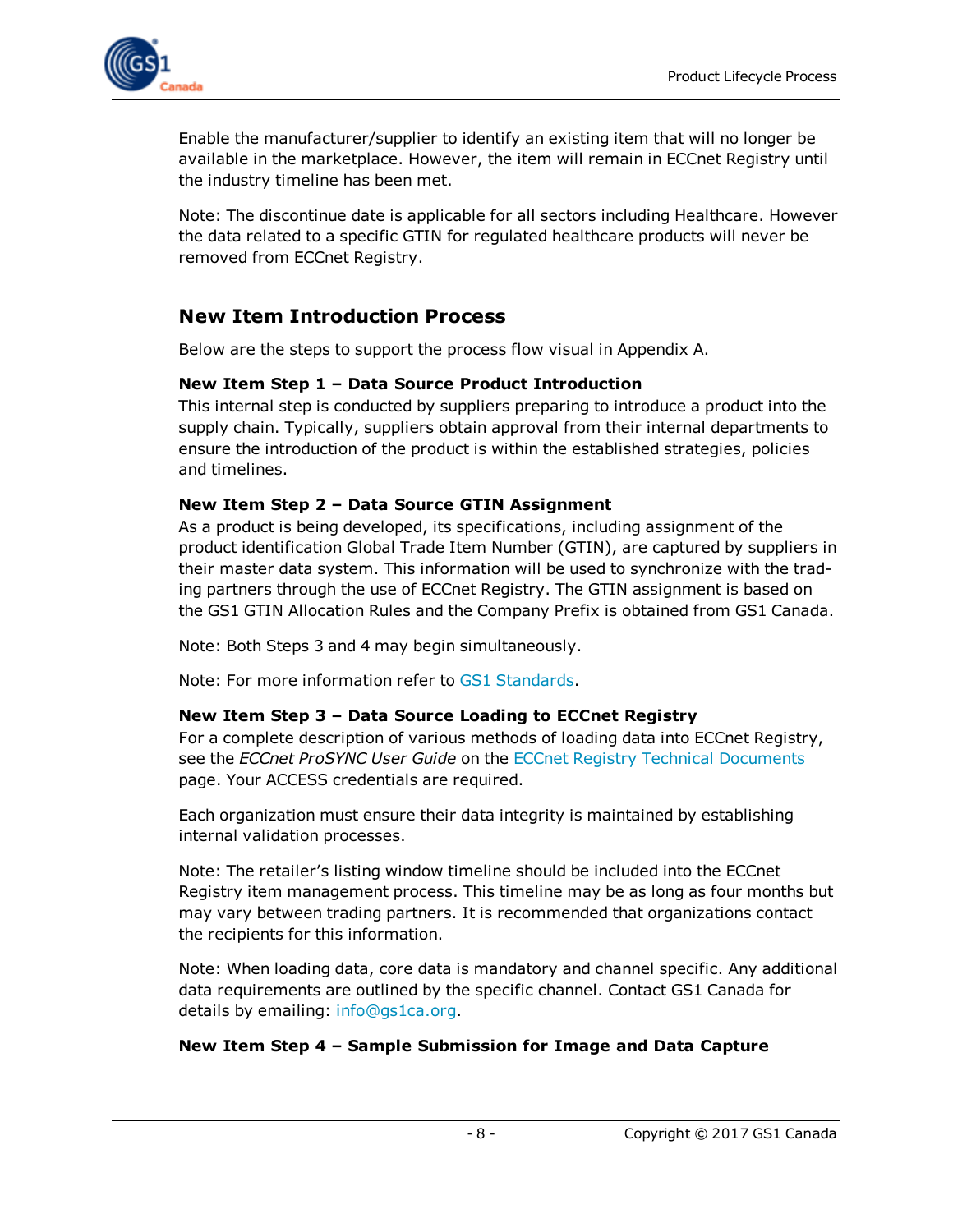

Once the data loading to ECCnet Registry is completed, suppliers are required to send a product sample to the office of GS1 Canada Images and Validation (I&V), who will prepare the related information (digital images may also be submitted).

Nutrition images may be utilized to create the nutrition information required in ECCnet Item Certification, when requested by the submitter.

The GS1 GDSN Package [Measurement](http://www.gs1.org/docs/gsmp/gdsn/GDSN_Package_Measurement_Rules.pdf) Rules and the GS1 Product Image [Specification](http://www.gs1ca.org/files/Product_Image_Specification.pdf) are referenced for the images and specific data, including product dimensions captured by GS1 Canada I&V. Refer to the Product [Submition](http://www.gs1ca.org/pages/n/Services/IV_Submitting_Products.asp) page or contact GS1 Canada Images directly by emailing: [Images@gs1ca.org](mailto:images@gs1ca.org?subject=Submitting Product Images?subject=Submitting Product Images)

For electronic submissions of nutrition images, the following types of formats are permitted:

- **n** print proof
- <sup>n</sup> PDF
- Or a physical product sent

To download the e-Submission form, click [here](http://www.gs1ca.org/EICS/Item_Cert_e-Submission_form_en.xls).

Note: Final products or sales samples can be submitted. If a product has not been released to market and organizations require information to be kept confidential until a certain date, a release date called "Embargo Date" field on the submission form is completed when submitting the product to I&V. The data and images will only be released to trading partners once the embargo date is reached.

Note: All data and images of the product samples are loaded by GS1 Canada Images into I&V Online Database. Participating GS1 Canada subscribers have access to the data and images. The planogram images are available to all subscribers, while marketing and nutritional images are ONLY available to the brand owner.

#### **New Item Step 5 – I&V Scan Verification Report (SVR) (Optional)**

This optional step allows GS1 Canada, as a third party verifier, to professionally analyze the print quality of barcodes and the application of the GS1 General Specifications as it relates to size, colour and placement. A Scan Verification Report is issued, grading the barcode quality, to give trading partners the assurance the barcode will be read the first time and every time. The SVR is electronically available to data recipients.

#### **New Item Step 6 – I&V Marketing Image (Optional)**

This optional step allows suppliers the ability to add high resolution images of their products in the Marketing Images Online Distribution tool, used by retailers for advertising. The high quality, print-ready images are loaded by GS1 Canada Images into the online system. Suppliers also have access to the online distribution system, to view and download their own images.

Note: Upon request, GS1 Canada Images can capture these high resolution marketing images and ensure they are available to your trading partners for advertising and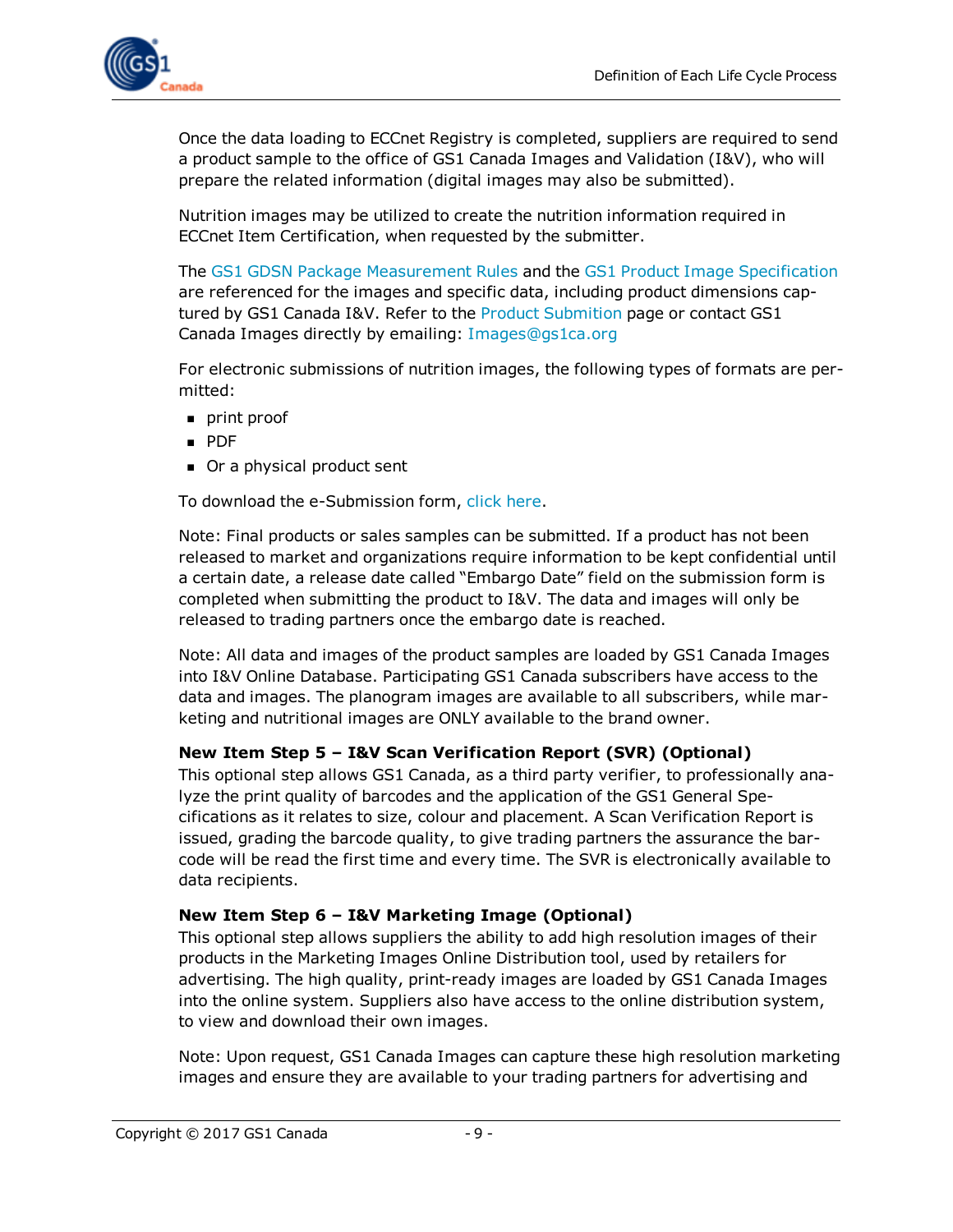

OMNI channel (internet) purposes. Suppliers can provide their own marketing images as long as they follow the Product Images Specifications.

#### **New Item Step 7 – ECCnet Registry Data Validations**

GS1 Canada has a set of validations that are performed on the new product data to ensure a high level of data integrity. These validations could prevent the new item introduction from passing through ProSYNC to ECCnet Registry. When a critical failure occurs in ProSYNC validations, the supplier must correct the data before it can be loaded to ECCnet Registry. The corrected data will then be published to authorized data recipients.

Note: The detailed validations are available from GS1 Canada for reference:

**N** Validation

Definition - Validation is the implementation of a rule that aims to enforce data integrity.

■ Warning

Definition - Warning is a message showing the negative result of the validation to a user of the system.

Certain attributes are mandatory before a GTIN can be published to a data recipient. The list of mandatory attributes is available on the GS1 Canada website. Contact GS1 Canada for validation rules by emailing: [info@gs1ca.org.](mailto:info@gs1ca.org?subject=Attribute Validation Rules?subject=Attribute Validation Rules)

#### **New Item Step 8 – Data Source Publishing**

Once data validations are completed, the supplier can publish the new GTINs to the trading partners who are granted access to the information. "Publication" is a mechanism that will allow a supplier to control the availability of their data to the authorized data recipient.

When a GTIN is not published to a specific trading partner or data recipient, it will not be available for viewing by them.

There are two ways to "publish" to a specific trading partner when loading the product information to ECCnet Registry:

**Nith EDI (Electronic Data Interchange)** 

With EDI, the following options are available to grant access to product information:

- <sup>o</sup> Data Provider's Entire Catalogue
- <sup>o</sup> By Selection Code (a grouping of products)
- <sup>o</sup> By Individual GTIN
- **Non EDI**

Publishing only by individual GTIN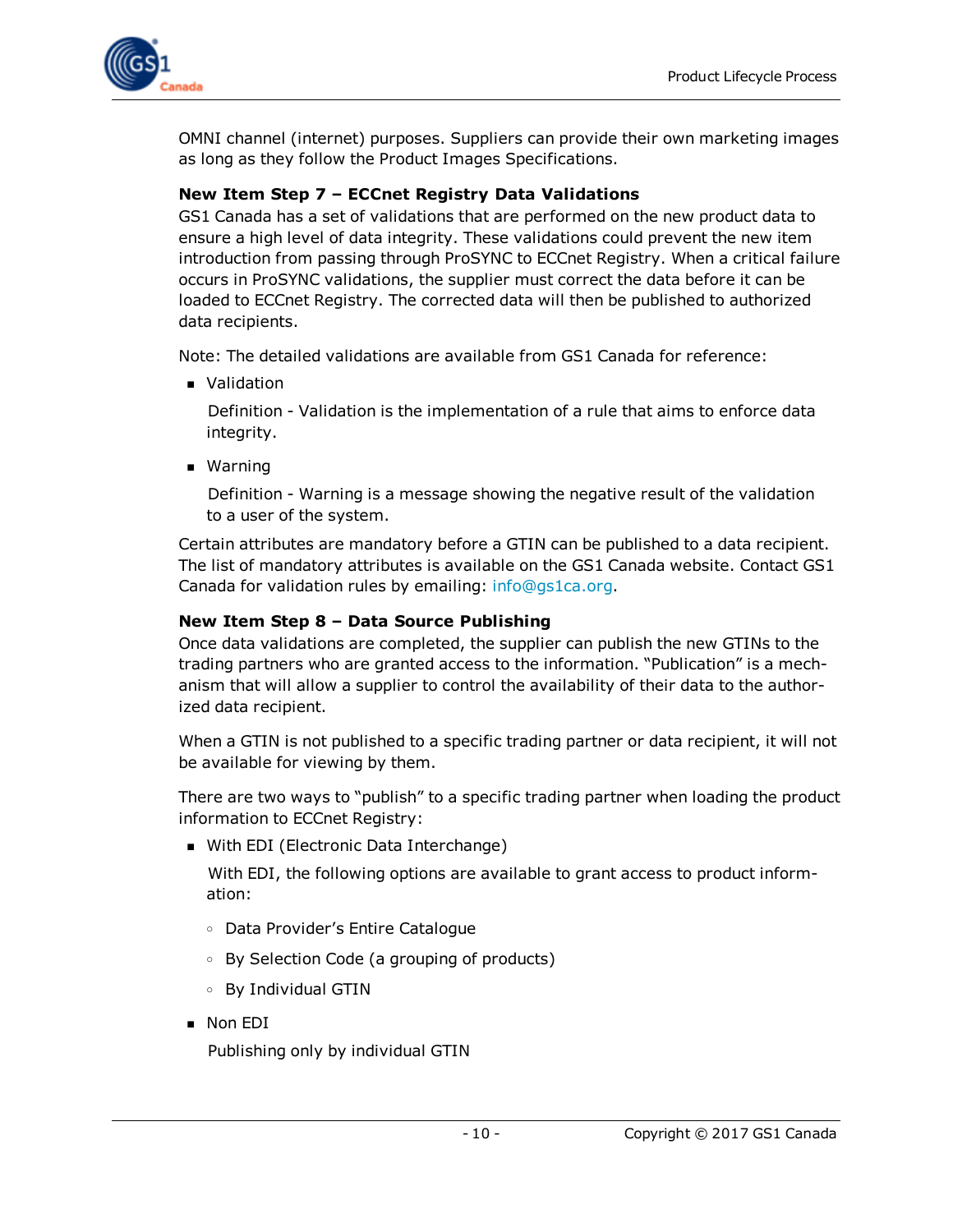

#### **New Item Step 9 – When applicable – ECCnet Item Certification - Verification and Certification**

For specific products, where Item Certification is mandatory, verification and certification by the brand owner is required.

Note: New Item Step 4 is a prerequisite to New Item Step 9.

#### **New Item Step 10 – Data Recipient Synchronization**

Once GTINs are published to a data recipient and the data recipient has subscribed to the data, the new product information will be available to the ECCnet Leader (also known as the ECCnet Catalogue Captain). The data may also include image and validation (I&V) related data such as product measurements, scan verification and planogram images.

I&V images are available to be downloaded in a digital media format. I&V data is loaded by GS1 Canada into ECCnet I&V based on the new product sample provided by the Data Source.

Note: The dimension information is captured using the GS1 GDSN Package Measurement Guidelines and each Data Source must ensure that the data is the same as ECCnet Registry.

Note: Marketing images are available from the GS1 Canada website.

Note: GS1 Canada can provide suppliers with a "Product Measurement Report" to show the dimension differences between I&V and ECCnet Registry for correction. The Report Form Request is available at: Package [Measurements](http://www.gs1ca.org/PackageMeasurement) Data Comparison Report [Request](http://www.gs1ca.org/PackageMeasurement) Form

Information about the report is available at: Package [Measurements](https://www.gs1ca.org/page.asp?intNodeID=0&intPageID=1184) Data Com[parison](https://www.gs1ca.org/page.asp?intNodeID=0&intPageID=1184) Report

#### **New Item Step 11 – Data Recipient Review**

Data recipients review the new product information and if any discrepancies are identified, the recipient may use the GTIN Discrepancy Reporting System (GDR) to inform the Data Source for review purposes.

Note: The Data Recipient Review requires a decision on each GTIN being reviewed. If a "GTIN Discrepancy" is identified:

- If "No", the data recipient will proceed with processing the GTIN into their internal system.
- <sup>n</sup> If "Yes", the data recipient will submit a GTIN Discrepancy Report to the Data Source and will not proceed to load the data to their internal system.

#### **New Item Step 11-1 – Data Recipient Discrepancy Report (Optional)**

If discrepancies are identified a GDR (GTIN Discrepancy Report) is generated to the Data Source for review and appropriate timely action.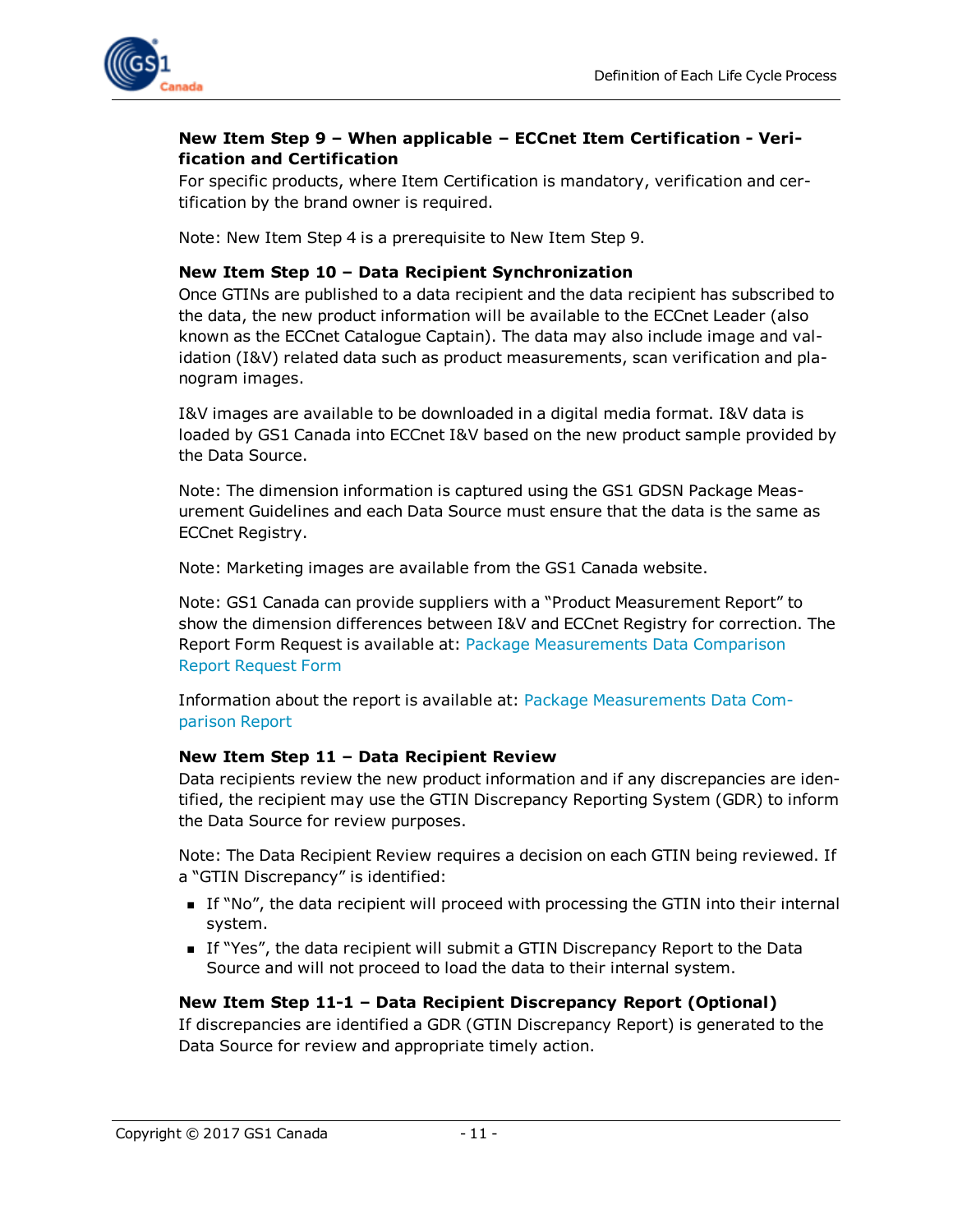

Note: A recommended best business practice is for the data source to respond to a GDR within two business days.

**New Item Step 11-2 – Data Recipient Loads to Master Data File (Optional)** If no discrepancies are identified, the Data Recipient updates their Master Data File.

#### **New Item Step 12 – Data Source Data Update**

When a Data Recipient has identified a discrepancy, a notification is sent to the Data Source to review the GDR and determine any corrective action. If applicable, the Data Source will upload corrections to ECCnet Registry. Once the corrected data is available, the data recipient may update their master data file.

#### **New Item Step 13 – Data Recipient Implementation**

When the new product information is loaded to the data recipient's master data file, the information will be available for their internal processes - which may include but are not limited to order to cash and shelf management requirements etc.

### <span id="page-11-0"></span>**Item Modification Process**

Below are the steps to support the process flow visual in Appendix B:

#### **Item Modification Step 1 – Data Source Product Change**

This internal step is conducted by suppliers preparing to change an existing product in ECCnet Registry. Usually, suppliers obtain approval from their internal departments to ensure the change to the product is within the established strategies, policies and timelines.

#### **Item Modification Step 2 – Data Source GTIN Assignment Review**

Before a product is changed, the GS1 GTIN Allocation Rules must be referenced to confirm a new GTIN is not required.

If a new GTIN is required, start at Step 1 of the New Item Introduction Process. When required, the original GTIN should be marked as discontinued in all relevant systems (internally and in ECCnet Registry).

Note: Both Steps 3 and 4 may occur simultaneously

**Item Modification Step 3 – Data Source Loading to ECCnet Registry** For a description of changing a product in ECCnet Registry, see the *ECCnet ProSYNC User Guide* on the ECCnet Registry Technical [Documents](http://www.gs1ca.org/apps/eccnet/documents.asp) page.

Each organization must ensure their data integrity is maintained by internal validation processes.

Note: When loading data, core data is mandatory and channel specific. Any additional data requirements are outlined by the specific channel.

**Item Modification Step 4 –Sample Update Submission for Planogram Image and Data**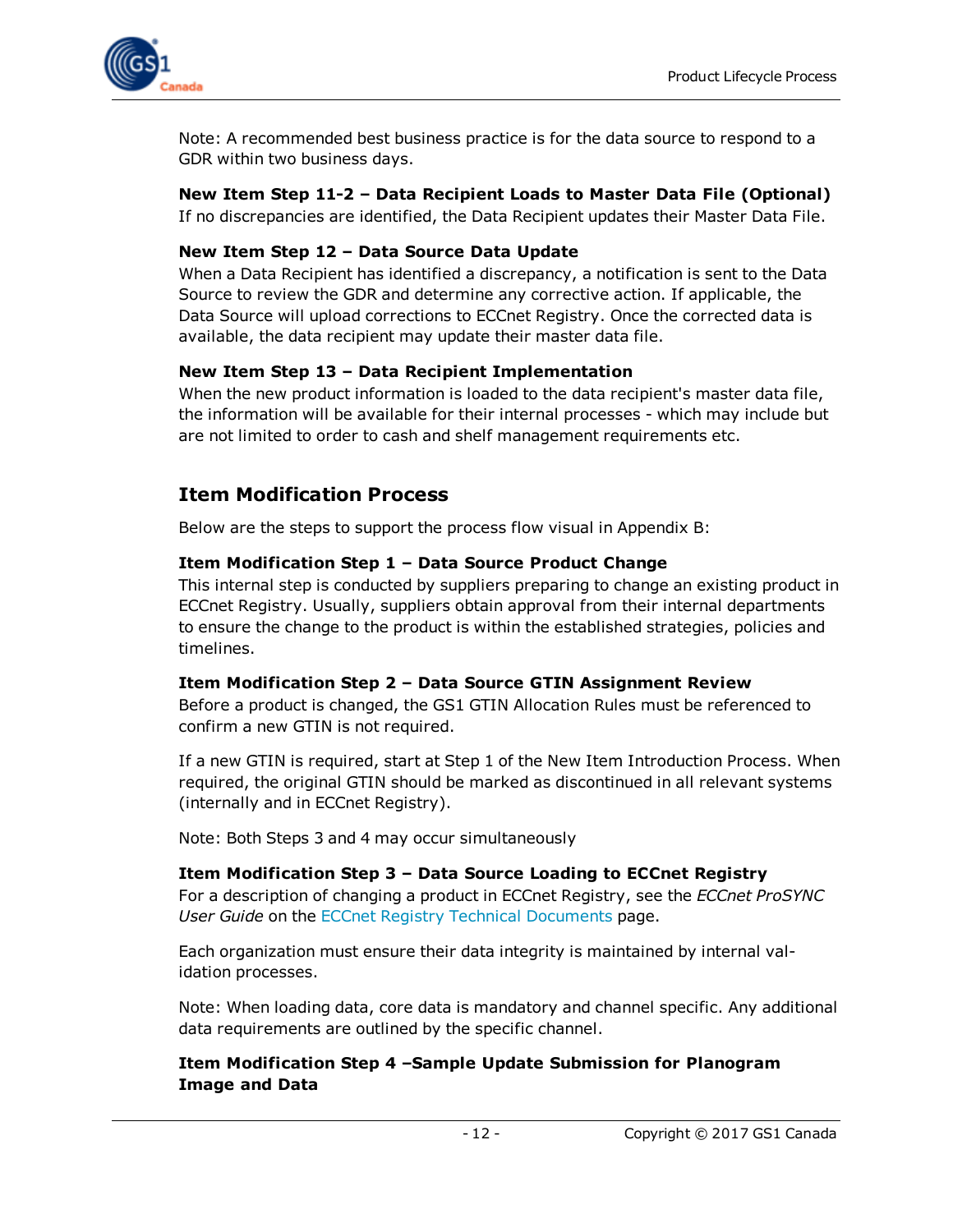

Suppliers / Data Source are required to refer to the [Marketing](http://www.gs1ca.org/pages/n/Services/IV_Marketing_Images.asp) Images Service description to determine when resubmission is required and if applicable, to submit an updated sample to the GS1 Canada Images office for the purposes of updating the previously captured measurements and images. This is required when a package visual is redesigned or when consumer declaration, visible on the package, is modified. GS1 Canada Images will re-capture and update the product data, measurements and images. The new information will immediately be distributed to participating subscribers to ensure they have the most current data, and GS1 Canada will update the ECCnet I&V online Public Search Browse and the Download Database (PSBD).

For electronic submissions of nutrition images, the following types of formats are permitted:

- $\blacksquare$  print proof
- <sup>n</sup> PDF
- Or a physical product sent

To download the e-Submission form, click [here](http://www.gs1ca.org/EICS/Item_Cert_e-Submission_form_en.xls).

#### **Item Modification Step 5 – I&V Scan Verification Report (SVR) (Optional)**

This optional step may be taken after a product package is redesigned. It is recommended that a new barcode verification certification be obtained, as the printing plate will be new and print quality may be affected. This simple step ensures the product's barcode will scan successfully.

#### **Item Modification Step 6 – I&V Marketing Image (Optional)**

This optional step allows suppliers to have updated product images available in the Marketing Images Online Distribution tool. This tool is available for use in different advertising mediums, by authorized retailers. If the previous package image is hosted in the database, it is recommended to update the image immediately. If no update is made, the old image will remain visible until the supplier requests the specific image to be discontinued from the database, as it no longer accurately represents the product and should NOT be used by retailers.

Note: Upon request, GS1 Canada Images can capture these high resolution marketing images and ensure they are available to your trading partners for advertising and OMNI channel (internet) purposes. Suppliers can provide their own marketing images as long as they follow the Product Images Specifications.

#### **Item Modification Step 7 – ECCnet Registry Data Validations**

GS1 Canada has a set of validations that are performed on the new product data to ensure a high level of data integrity. These validations could prevent the new item introduction from passing through ProSYNC to ECCnet Registry. When a critical failure occurs in ProSYNC validations, the supplier must correct the data before it can be loaded to ECCnet Registry. The corrected data will then be published to authorized data recipients.

Note: The detailed validations are available from GS1 Canada for reference: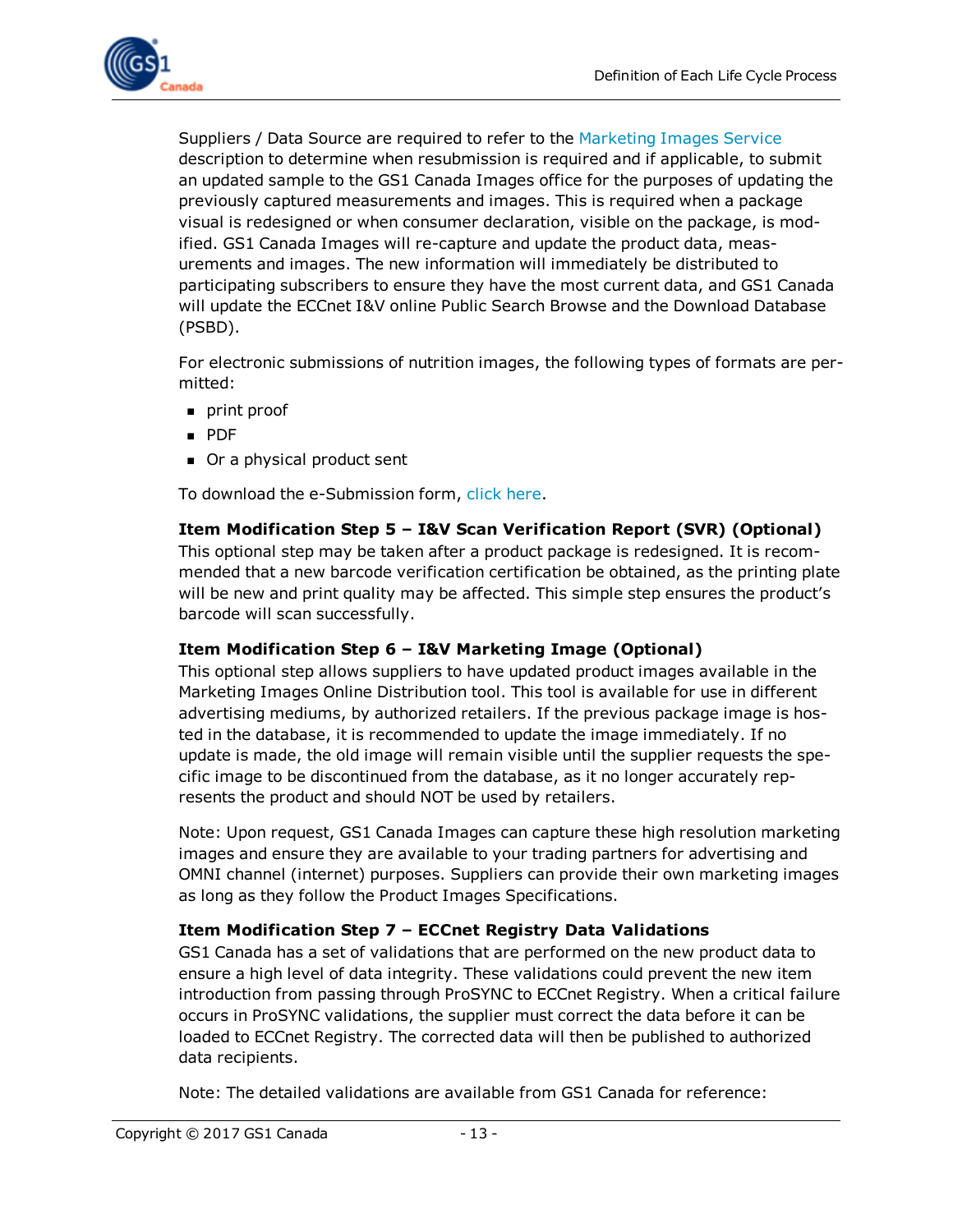

**N** Validation

Definition - Validation is the implementation of a rule that aims to enforce data integrity.

**n** Warning

Definition - Warning is a message showing the negative result of the validation to a user of the system.

Certain attributes are mandatory before a GTIN can be published to a data recipient. The list of mandatory attributes is available on the GS1 Canada website. Contact GS1 Canada for validation rules by emailing: [info@gs1ca.org.](mailto:info@gs1ca.org?subject=Attribute Validation Rules?subject=Attribute Validation Rules)

#### **Item Modification Step 8 – When applicable – ECCnet Item Certification - Verification and Certification**

For specific products, where Item Certification is mandatory, verification and certification by the brand owner is required.

#### **Item Modification Step 9 – Data Recipient Synchronization**

When the GTIN is updated, the data recipient may review the information. This may also include changes from I&V.

#### **Item Modification Step 10 – Data Recipient Review**

Data recipients review the new product information and if any discrepancies are identified, the recipient may use the GTIN Discrepancy Reporting System (GDR) to inform the Data Source for review purposes.

Note: The Data Recipient Review requires a decision on each GTIN being reviewed. If a "GTIN Discrepancy" is identified:

- If "No", the data recipient will proceed with processing the GTIN into their internal system.
- **n** If "Yes", the data recipient will submit a GTIN Discrepancy Report to the Data Source and will not proceed to load the data to their internal system.

#### **Item Modification Step 10-1 – Data Recipient Discrepancy Request (Optional)**

If discrepancies are identified a GDR (GTIN Discrepancy Report) is generated to the Data Source for review and appropriate timely action.

Note: A recommended best business practice is for the data source to respond to a GDR within two business days.

#### **Item Modification Step 10-2 – Data Recipient Loads to Master Data File (Optional)**

If no discrepancies are identified, the Data Recipient updates their Master Data File.

#### **Item Modification Step 11 – Data Source Data Update**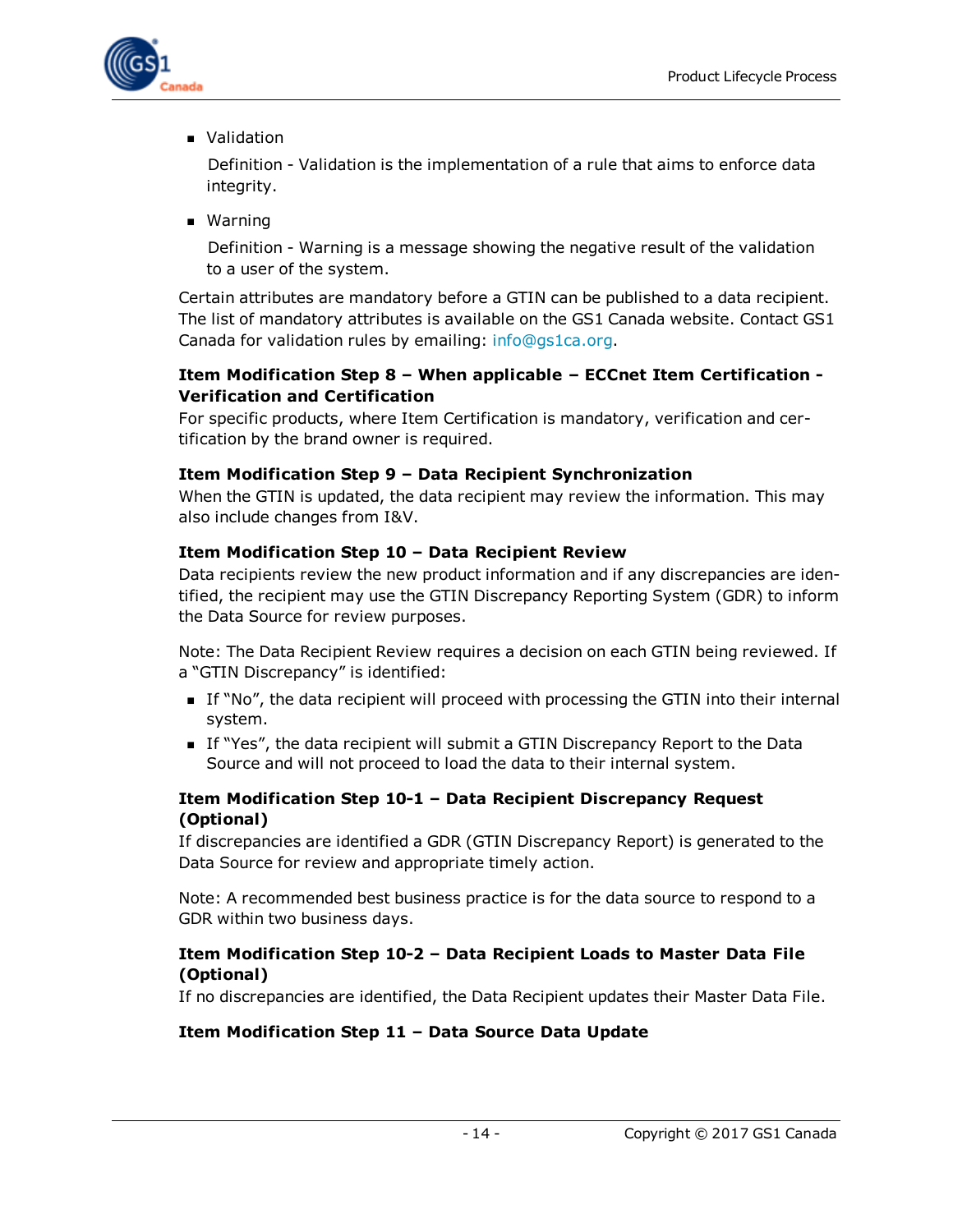

When a Data Recipient has identified a discrepancy, a notification is sent to the Data Source to review the GDR and determine any corrective action. If applicable, the Data Source will upload corrections to ECCnet Registry. Once the corrected data is available, the data recipient may update their master data file.

#### **Item Modification Step 12 – Data Recipient Implementation**

When the revised product information is uploaded to the data recipients master data file, the information will be available for their internal processes - which may include but are not limited to order to cash and shelf management requirements etc.

### <span id="page-14-0"></span>**Discontinue Product Process**

Below are the steps to support the process flow visual in Appendix C:

The key Principles relating to discontinuing a product from ECCnet Product Registry are as follows:

- n The supplier has stopped producing the product and no longer has inventory for the supply chain.
- n The supplier applies a discontinue flag and a discontinue date in the ECCnet Product Registry.
- n The supplier then may remove the item from ECCnet Product Registry four years after the Discontinue date. (A discontinued GTIN is dormant for 48 months before the GTIN can be re-used to identify a new trade item / product.)
- <sup>n</sup> The discontinue date is applicable for all sectors, including healthcare. However the data related to a specific GTIN for regulated HEALTHCARE products will never be removed from the registry.
- It is at the discretion of the data source to remove or archive the item from Item Certification and ECCnet I&V simultaneously while adhering to rules for regulated Healthcare products.

#### **Discontinue Step 1 – Data Source Product Discontinue Flag & Date**

This internal step is conducted by suppliers preparing to discontinue an existing product in BOTH ECCnet Product Registry and ECCnet I&V. Usually, suppliers obtain approval from their internal departments to ensure the discontinuation of the product is within the established strategies, policies and timelines.

#### **Discontinue Step 2 – Data Source Product Discontinued in ECCnet Product Registry**

For Item Certification, when the discontinue date is provided from ECCnet Registry (data) or ECCnet I&V (image), the date automatically flows to ECCnet Item Certification to set the discontinue date for nutrition information.

#### **Discontinue Step 3 – Data Recipient Synchronization**

When the GTIN is updated with the discontinue flag and date, the data recipient may review the information.

#### **Discontinue Step 4 - Data Recipient Loads to Master Data File (Optional)**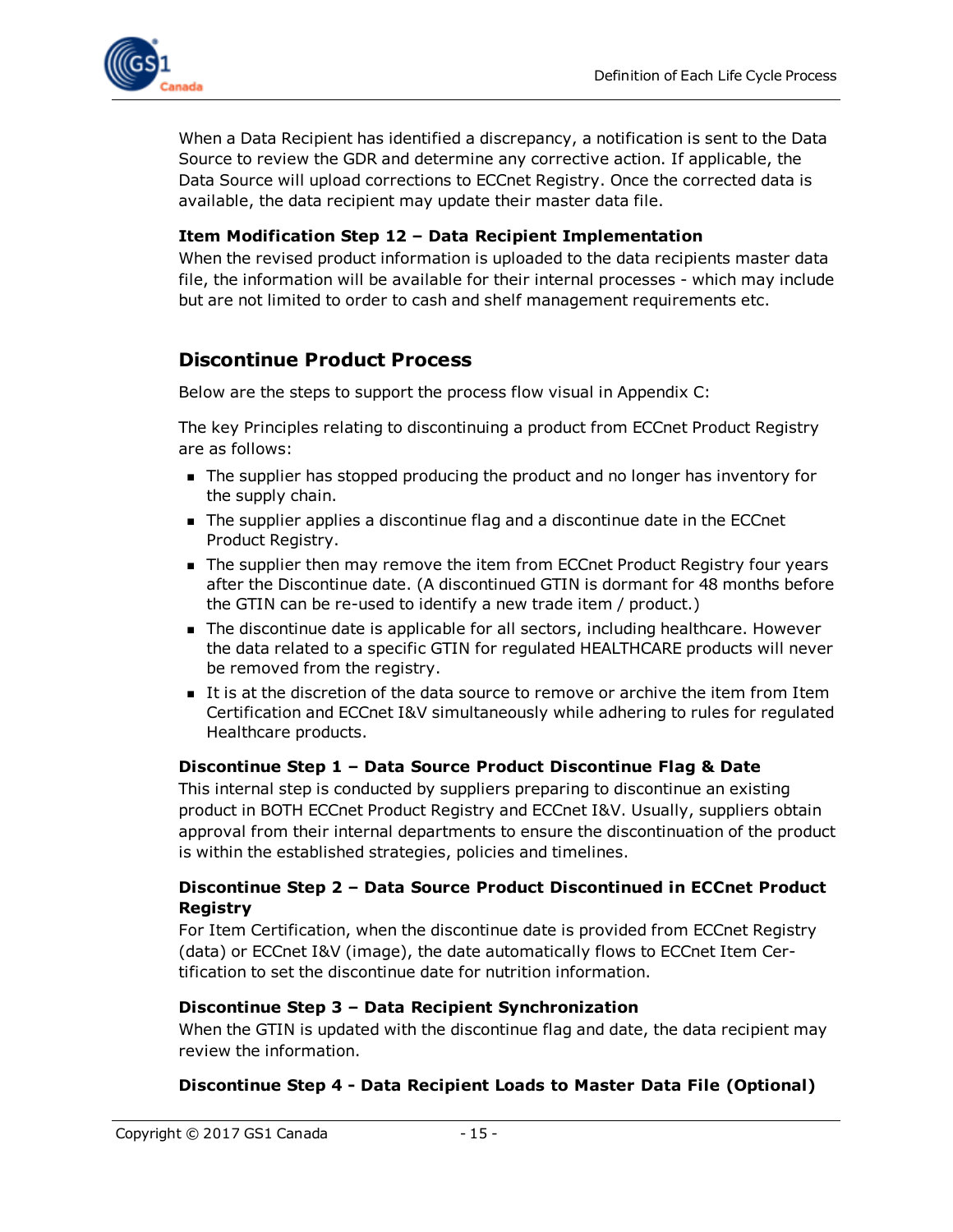

When a discontinue flag and date has been identified, the data recipient updates their Master Data File by removing or flagging the discontinued trade item.

Note: When recipients do not remove a discontinued item from their Master Data file, and when that GTIN is reused by the data source, a conflict occurs in the data recipient's system. The impact can be to the shelf tag and point of sale systems in the retail environment affecting new product description, pricing, etc. which will have incorrect information at the point of scan. It is imperative that each recipient continuously synchronize their data with their trading partners to avoid negative impact or circumstances.

#### **Discontinue Step 5 – Data Source Removes Product Data from ECCnet Registry**

In order to remove the product from ECCnet Registry, the GTIN is deleted after 48 months as per the GS1 GTIN Allocation Rules. The supplier will manage their GTINs internally to ensure accuracy.

To view GTIN Allocation Rules, open the GS1 Canada Barcode [Standards](http://www.gs1ca.org/pages/n/standards/Barcode_Standards.asp#show_hide_GTIN_Allocation_Rules) page.

#### **Discontinue Step 6 – Data Source Removing I&V Image and Image Data**

When a discontinue date has been established with an existing GTIN, the data provider must notify ECCnet I&V to remove the image and image data related to the trade item as per the discontinue date.

Note: Manufacturers will be responsible to ensure the item nutrition certification system changes are also completed, if applicable.

#### **Discontinue Step 7 – Data Recipient Synchronization**

When the GTIN discontinue date is entered, the data recipient will receive notification that the trade item is no longer available to purchase product in ECCnet Product Registry. Then the data will only be available as a reference.

#### **Discontinue Step 8 – Data Recipient Implementation**

When a data recipient no longer has the product in their inventory, they may delete the GTIN from their internal systems prior to the 48 month timeline.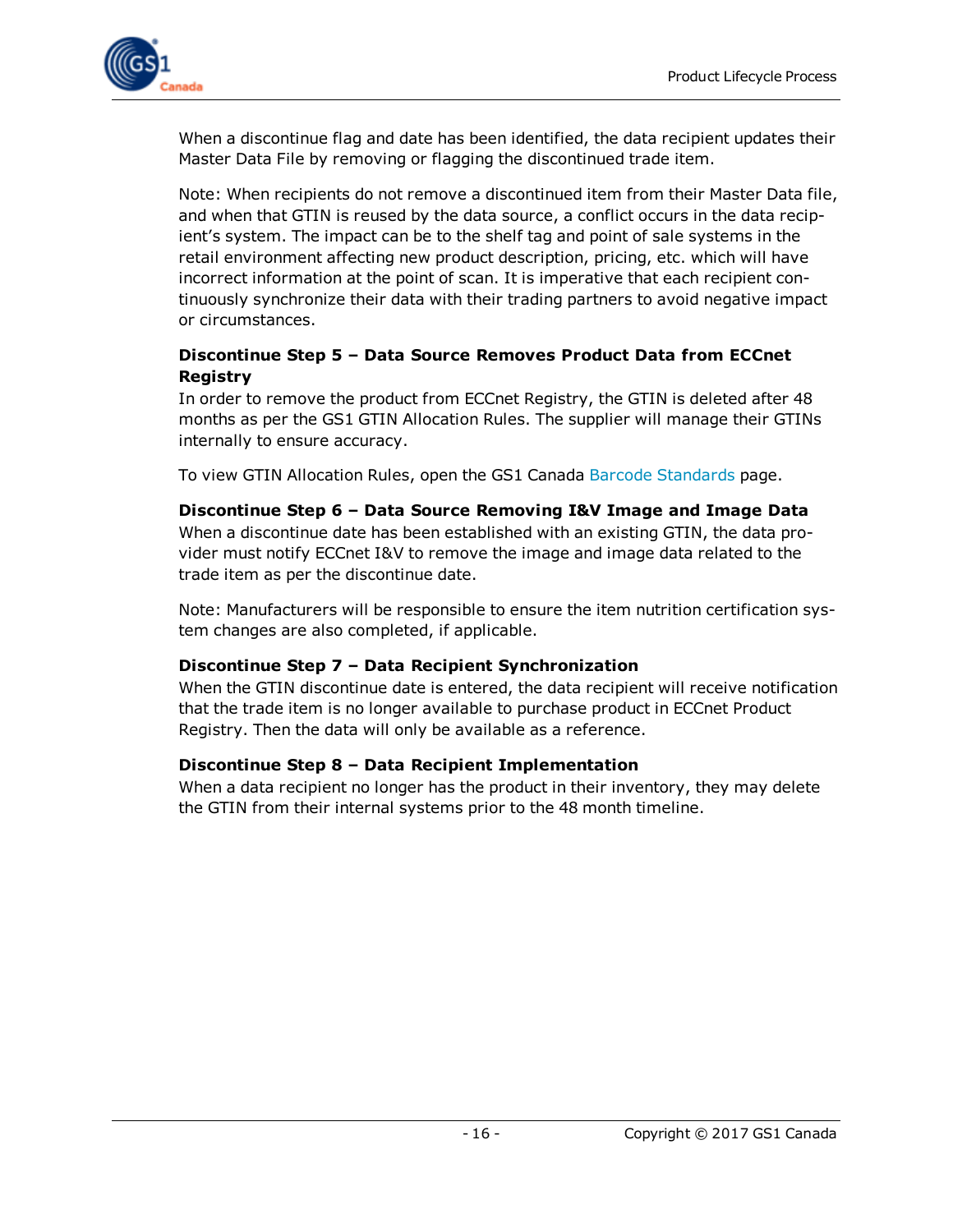

## <span id="page-16-0"></span>**Appendix A: New Item Introduction Process**



Note: The steps that contain the sign "O" are optional steps. These activities are performed only when a supplier sends a sample to receive these services.

Note: The data recipients will receive an automated file based on existing supplier publications.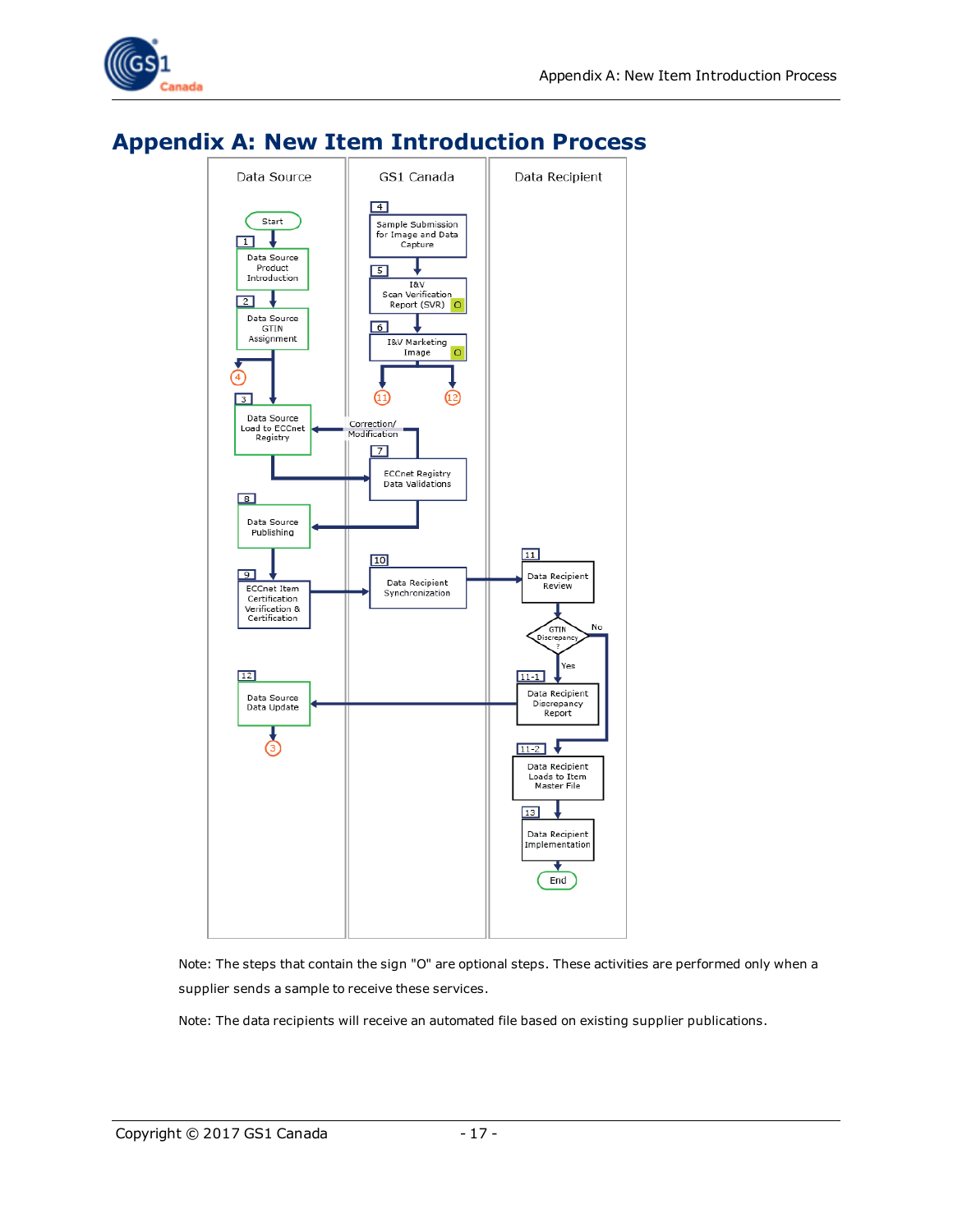



## <span id="page-17-0"></span>**Appendix B: Item Modification Process**

Note: The steps that contain the sign "O" are optional steps. These activities are performed only when a supplier sends a sample to receive these services.

Note: The data recipients will receive an automated file based on existing supplier publications.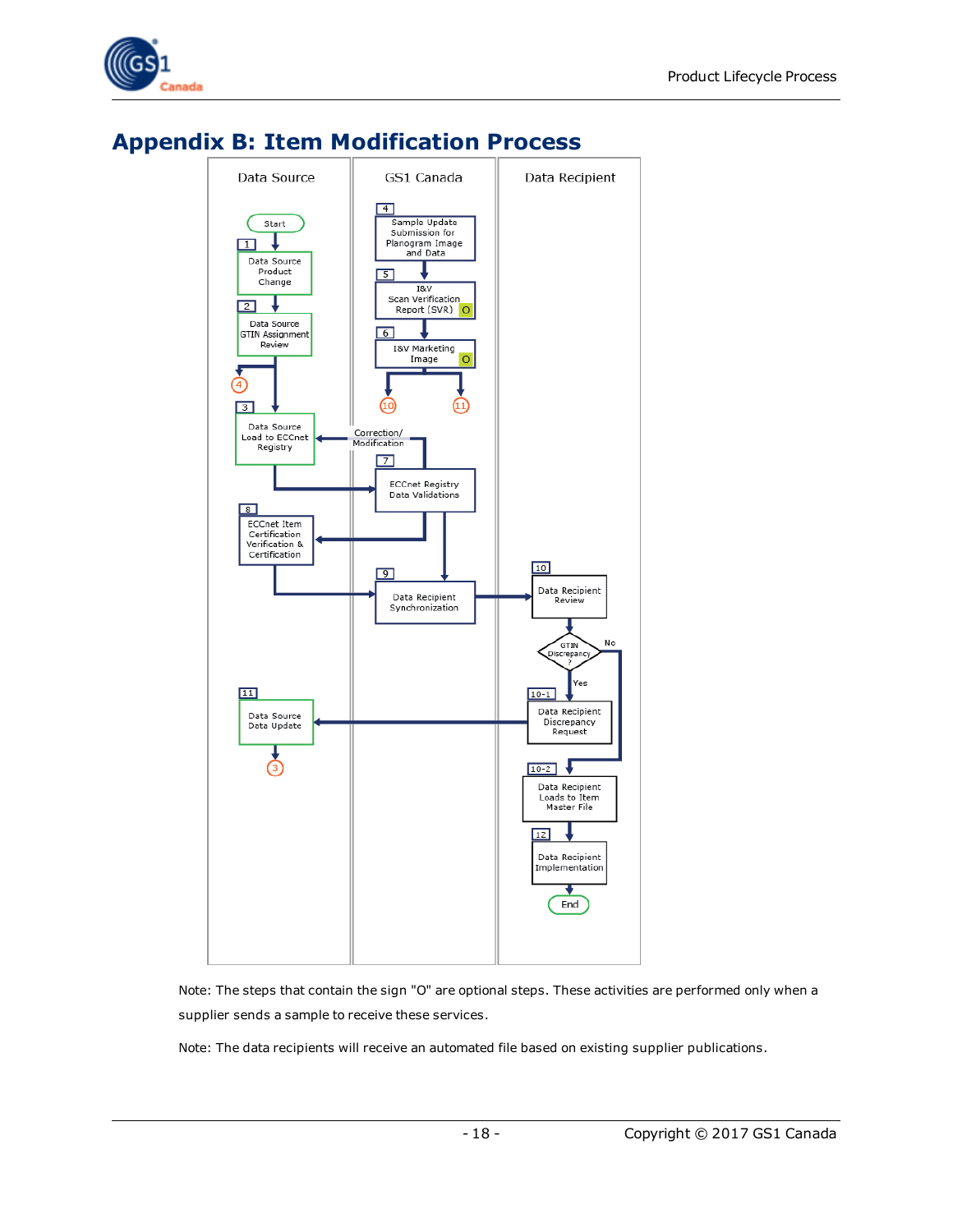



### <span id="page-18-0"></span>**Appendix C: Discontinue Product Process**

Note: The steps that contain the sign "O" are optional steps. These activities are performed only when a supplier sends a sample to receive these services.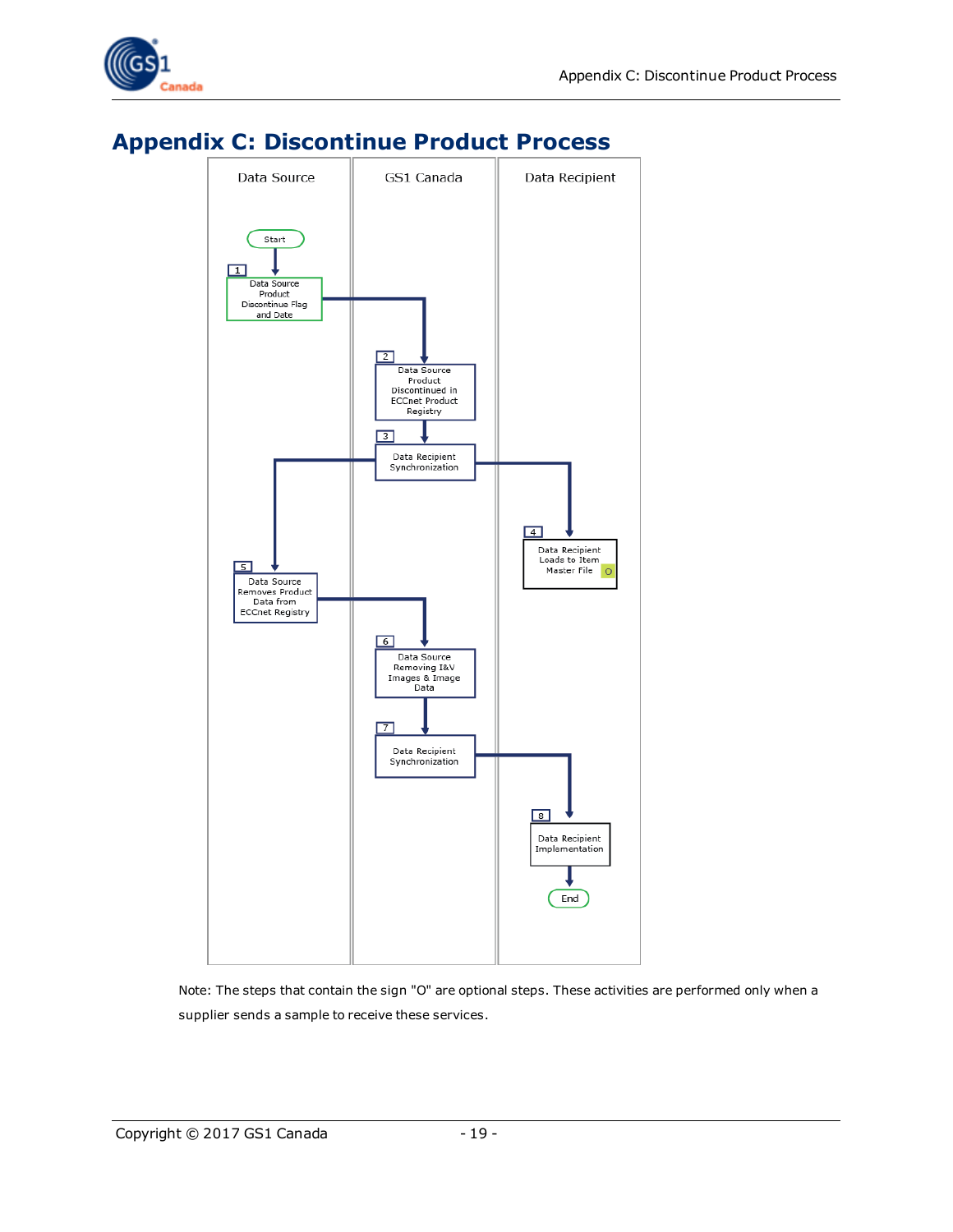

## <span id="page-19-0"></span>**Appendix D: Glossary of Terms and Expressions**

| <b>Word or Expression</b>                   | <b>Definition</b>                                                                                                                                                                                                  |
|---------------------------------------------|--------------------------------------------------------------------------------------------------------------------------------------------------------------------------------------------------------------------|
| Cancel Date                                 | An Item that has never been to market and the man-<br>ufacture has decided to not move forward.                                                                                                                    |
| <b>Channel Specific</b>                     | Trade Items that are included in a sector or industry<br>type such as Grocery, Foodservice or Retail Phar-<br>macy etc.                                                                                            |
| Company Prefix                              | A Company Prefix License is a globally-unique num-<br>ber that accurately identifies your company. It is<br>used to create the numbers that go inside the GS1<br>bar codes on your products                        |
| Core Data                                   | Data elements or attributes that are common each<br>trade item.                                                                                                                                                    |
| Delisting or Listing                        | Is not part of this product life cycle process as it is a<br>data recipient's internal business decision and is out-<br>side of the industry directive. See Discontinue defin-<br>ition                            |
| Discontinue                                 | The Data Source identifies in their internal business<br>process when and which trade items will no longer<br>be available to their trading partners.                                                              |
| ECCnet I&V                                  | See ECCnet Image and Validation                                                                                                                                                                                    |
| <b>ECCnet Image and Validation</b><br>(18V) | A central source for developing and sourcing the<br>images and dimension information your company<br>needs to maximize the selling potential of its<br>products and improve the efficiency of its supply<br>chain. |
| EDI                                         | see Electronic Data Interchange                                                                                                                                                                                    |
| Electronic Data Interchange                 | A standard format for computer-to-computer trans-<br>mission of business information and transactions<br>between trading partners, such as invoices and pur-<br>chase orders.                                      |
| Embargo Date                                | An embargo data is used when a manufacturer does<br>not want a product's information to be accessible to<br>market until a specific launch date.                                                                   |
| <b>GDR</b>                                  | see GTIN Discrepancy Report                                                                                                                                                                                        |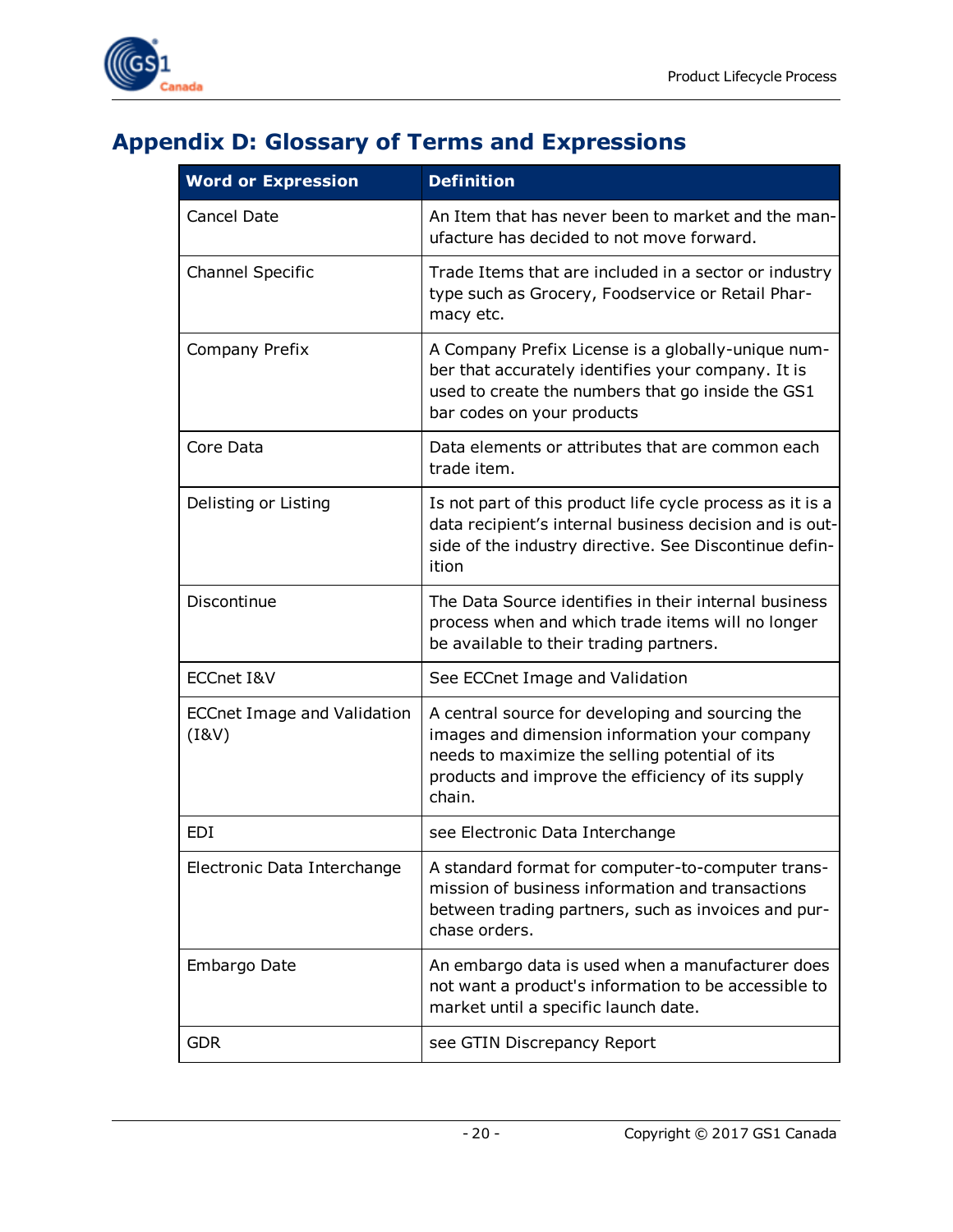

| <b>Word or Expression</b>                     | <b>Definition</b>                                                                                                                                                                                                                                                                      |
|-----------------------------------------------|----------------------------------------------------------------------------------------------------------------------------------------------------------------------------------------------------------------------------------------------------------------------------------------|
| <b>GDSN</b>                                   | see Global Data Synchronization Network                                                                                                                                                                                                                                                |
| Global Data Synchronization<br>Network (GDSN) | The GDSN is an Internet-based, interconnected net-<br>work of interoperable data pools and a Global<br>Registry, the GS1 Global Registry that enables com-<br>panies around the world to exchange standardized<br>and synchronized supply chain data with their Trad-<br>ing Partners. |
| Global Trade Item Number<br>(GTIN)            | The GS1 Identification Key used to identify trade<br>items. The key comprises a GS1 Company Prefix,<br>an Item Reference and Check Digit. A Global Trade<br>Item Number(tm) may use the symbologies of:<br>EAN/UCC-8, UCC-12, EAN/UCC-13, or EAN/UCC-14<br>Data Structure.             |
| <b>GTIN</b>                                   | See Global Trade Item Number                                                                                                                                                                                                                                                           |
| <b>GTIN Allocation Rules</b>                  | A set of rules which provides the global supply chain<br>solution for the identification of any item that is<br>traded (priced, ordered, invoiced).                                                                                                                                    |
| <b>GTIN Discrepancy Report</b><br>(GDR)       | The Online GTIN Discrepancy Reporting System<br>(Online GDR System) is an interactive and online<br>interface for tracking and resolving errors that have<br>been identified in a vendor's catalogue within<br>ECCnet Registry.                                                        |
| I&V                                           | see ECCnet Image and Validation (I&V)                                                                                                                                                                                                                                                  |
| Listing or Delisting                          | See Delisting                                                                                                                                                                                                                                                                          |
| Order to Cash                                 | A supply chain process from purchasing to payment<br>and may include changes, advance information of<br>shipment.                                                                                                                                                                      |
| ProSYNC                                       | A front-end application used by manufacturers to<br>load their product information in the ECCnet<br>Registry                                                                                                                                                                           |
| <b>PSBD</b>                                   | See Public Search Browse and Download                                                                                                                                                                                                                                                  |
| Public Search Browse and<br>Download (PSBD)   | A central source for searching and downloading pla-<br>nogram images and dimensional data. Can be<br>accessed directly or through ProSYNC                                                                                                                                              |
| Publication                                   | Publishing product data allows the data recipient to                                                                                                                                                                                                                                   |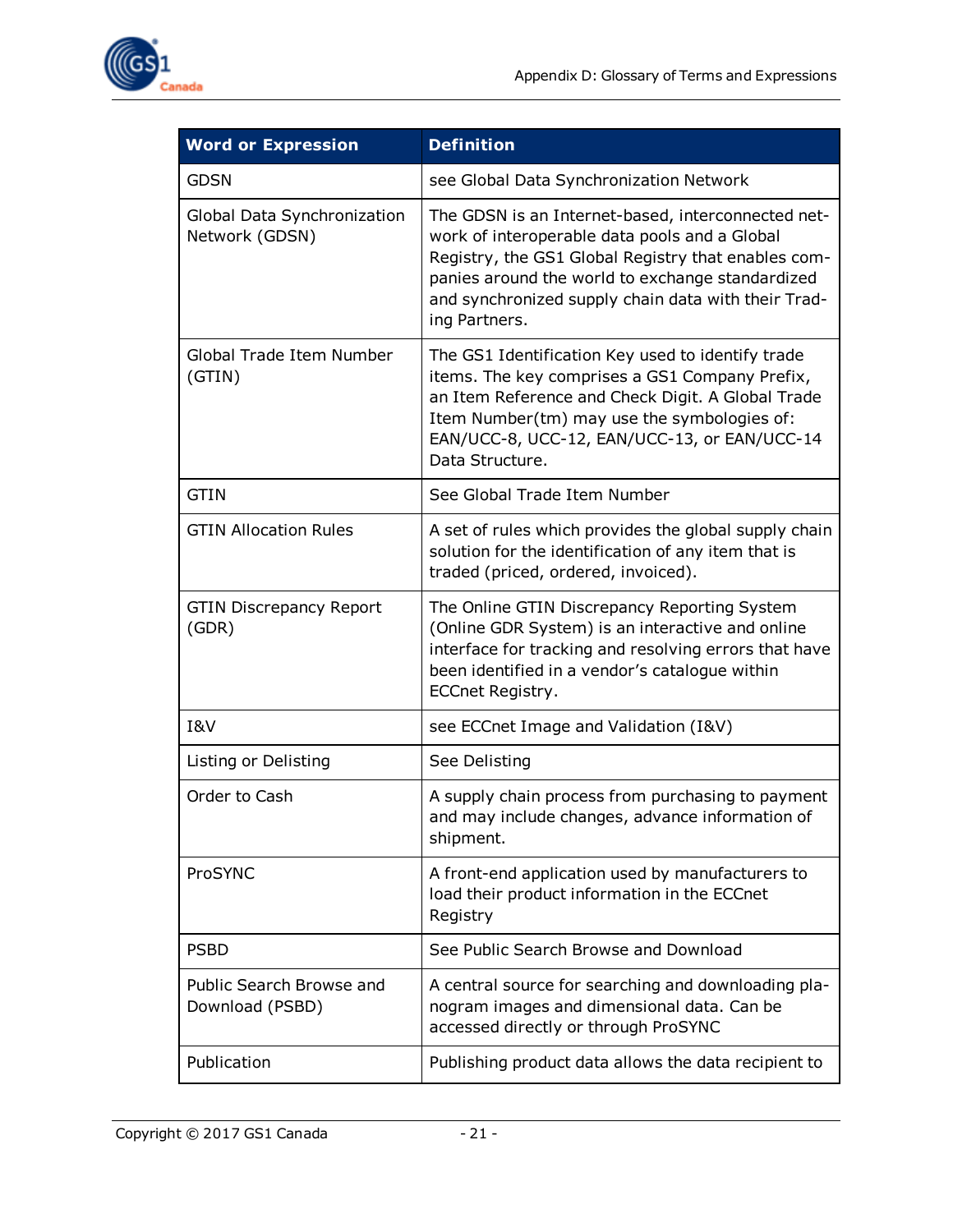

| <b>Word or Expression</b>                | <b>Definition</b>                                                                                                                                                                                                                                                                                                                  |  |
|------------------------------------------|------------------------------------------------------------------------------------------------------------------------------------------------------------------------------------------------------------------------------------------------------------------------------------------------------------------------------------|--|
|                                          | see and make use of the information.                                                                                                                                                                                                                                                                                               |  |
| <b>Scan Verification Report</b><br>(SVR) | This is an analysis relating to the bar code print qual-<br>ity. A Certificate of Conformity is issued and is used<br>to confirm to the trading partner that the bar code<br>will scan the first time. ECCnet I&V is a third party<br>barcode verifier that complies with the Procedural<br>Guidelines for Certification Services. |  |
| <b>SVR</b>                               | see Scan Verification Report                                                                                                                                                                                                                                                                                                       |  |
| Validation                               | To confirm the information or image provided is con-<br>firmed. To make valid; substantiate; confirm. In<br>ECCnet this validation is automated.                                                                                                                                                                                   |  |
| Verification                             | Evidence that establishes or confirms the accuracy<br>or truth of something, the data / information<br>provided or the image. In ECCnet this verification is<br>conducted manually.                                                                                                                                                |  |

## <span id="page-21-0"></span>**Appendix E: Content Developers Phase 2**

| <b>Name</b>        | <b>Company</b>                      | <b>Title</b>                                 | <b>Voting</b> |
|--------------------|-------------------------------------|----------------------------------------------|---------------|
| Jill Carman        | General Mills Canada<br>Corporation | Director, Regulatory & Con-<br>sumer Affairs | Yes           |
| Hardip<br>Singh    | General Mills Canada<br>Corporation | Master Data Analyst                          |               |
| Eric<br>Letendre   | Industries Lassonde<br>inc.         | Business Analyst & Project Man-<br>ager      | Yes           |
| Gina Pre-<br>court | Kraft Foods Inc.                    | Data Governance Manager                      |               |
| Svetlana<br>Djogo  | Kraft Foods Inc.                    | Manager Data Management                      | Yes           |
| Iyyad Jariri       | Loblaw Companies Lim-<br>ited       | Sr. Manager                                  | Yes           |
| Silvana Oijic      | Loblaw Companies Lim-<br>ited       | Director, Data Quality and Com-<br>pliance   |               |
| Karla Lang         | McCormick Canada                    | Senior Packaging Specifications              | Yes           |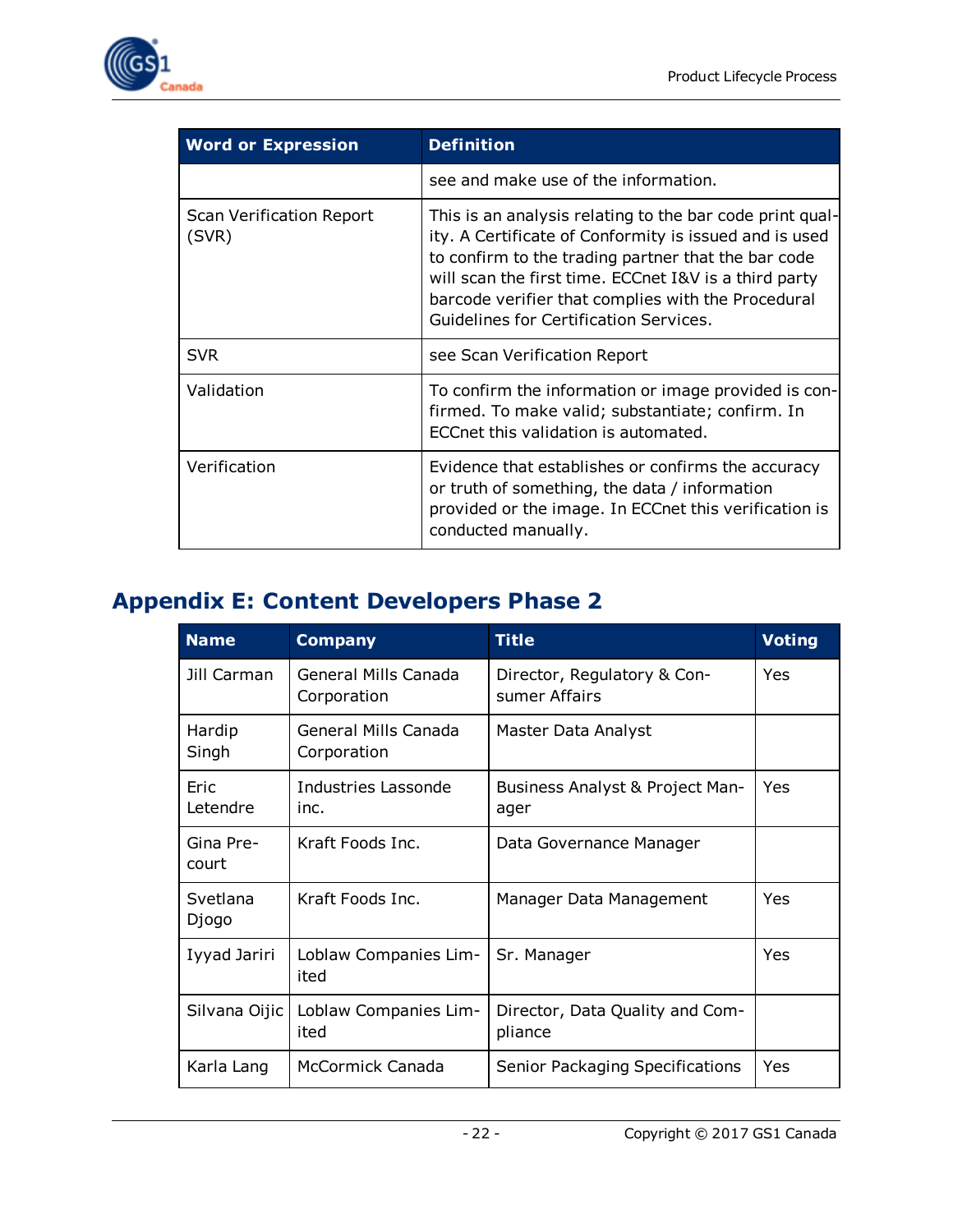

| <b>Name</b>          | <b>Company</b>                 | <b>Title</b>                                         | <b>Voting</b> |
|----------------------|--------------------------------|------------------------------------------------------|---------------|
|                      |                                | Analyst                                              |               |
| Kim Chalk            | <b>McCormick Canada</b>        | Business Analyst - Electronic<br>Data                |               |
| Alfredo<br>Conte**   | Metro Inc.                     | Manager Master Data and<br><b>Internal Procedure</b> | Yes           |
| Robert<br>Frenette** | Metro Inc.                     | Support System Director                              |               |
| Sean<br>Byrne*       | Nestlé Canada Inc.             | Data Manager                                         | Yes           |
| Janis<br>O'Heron**   | PepsiCo                        | <b>SC EC Capabilities</b>                            | Yes           |
| Curtis<br>Aikens     | Saputo Inc.                    | Corporate Business Analyst                           | Yes           |
| Paula Man-<br>del    | Smucker Foods of<br>Canada Co. | Senior Business Analyst                              | Yes           |
| Heather<br>Leger*    | Sobeys Inc.                    | Manager Data Integrity                               | Yes           |
| Rita Laur*           | GS1 Canada                     | <b>Director Standards</b>                            | Validator     |
| Zubair Nazir         | GS1 Canada                     | <b>Standards Specialist</b>                          |               |
| Jane<br>Miller**     | GS1 Canada                     | Director, Industry Management                        |               |
| Janet Chin           | GS1 Canada                     | Director, Product Development                        |               |
| Sylvie<br>Cabedoce   | GS1 Canada - ECCnet<br>I&V     | Vice President I&V Operations                        |               |

\* Co-chair

\*\* Core Leadership

## <span id="page-22-0"></span>**Appendix F: Work Requests 1 & 2**

#### **GS1C09-435 Product Life Cycle**

Submitter: GS1 Canada on Behalf of the Grocery Board

#### **Proposed Action**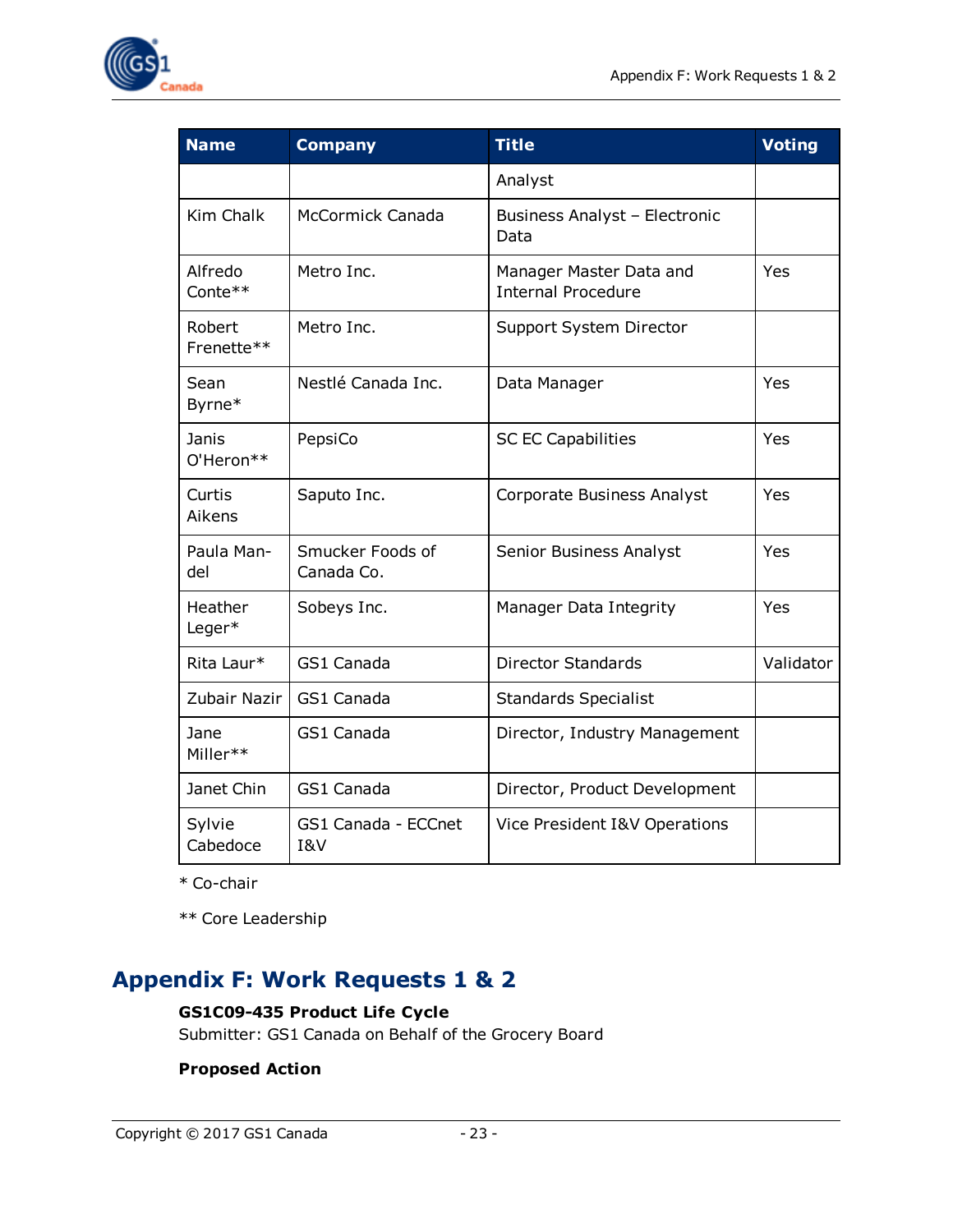

Map the life cycle of a product through the supply chain, with focus on the new item introduction and listing process as well as change management. Recognizing that there is no industry standard, document common policies and procedures

#### **Expected Benefits, Opportunities and Early Adopters**

The resulting document will provide insight into best practices and methodologies that organizations should implement to achieve supply chain efficiencies.

#### **Business Function/Purpose**

The documentation will provide an overview of common business practices for new item introduction, listing processes and change management, which organizations can implement to achieve the maximum benefits from supply chain processes.

#### **GS1C14-576 Product Life Cycle Phase 2 Enhancements & Additions**

Submitter: Sean Byrne (Nestlé) and Heather Leger (Sobeys)

#### **Proposed Action**

- **n** Review existing "Product Life Cycle Process" document and identify changes to the discontinue product section and add to the process the details and flow used for item certification.
- The mission of the GS1 Canada Product Life Cycle Process Phase 2 Task Group is to further develop and maintain business processes within the Canadian supply chain by mapping the product life cycle through the supply chain in the ECCnet Registry, GS1 Canada Images and ECCnet Item Certification. The focus is on updates to the new item introduction and listing process, and change management.

#### **Expected Benefits, Opportunities and Early Adopters**

n An organization references the Product Life Cycle Process document for the details to ensure their business process flows are not missing any steps and accurate information is conveyed to the next step of a process. Organizations will incorporate these additional business requirements (as applicable) such as the item certification developed by community which will assist with timelines established between trading partners.

#### **Business Function/Purpose**

- <sup>n</sup> Business processes and systems updates will need to include the item certification.
- <sup>n</sup> All trading relationships will have to educate their users of their respective internal system and business process changes.